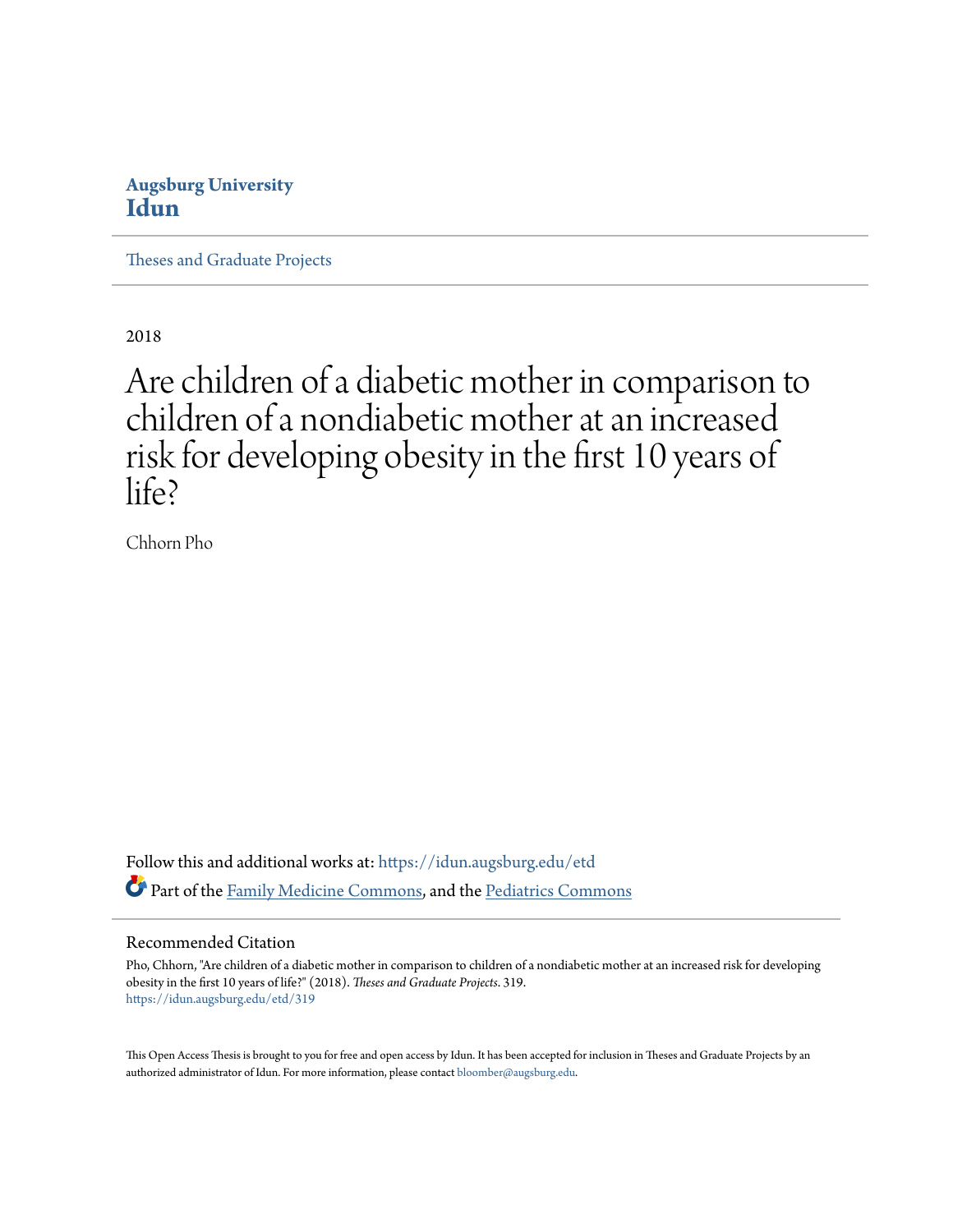**Are children of a diabetic mother in comparison to children of a nondiabetic mother at an**

### **increased risk for developing obesity in the first 10 years of life?**

By

Chhorn Pho, PA-S2

Meredith Wold, PA-C

Paper Submitted Partial Fulfillment

Of the Requirement for the Degree

Of Master of Science

Physician Assistant Studies

Augsburg University

August 10, 2018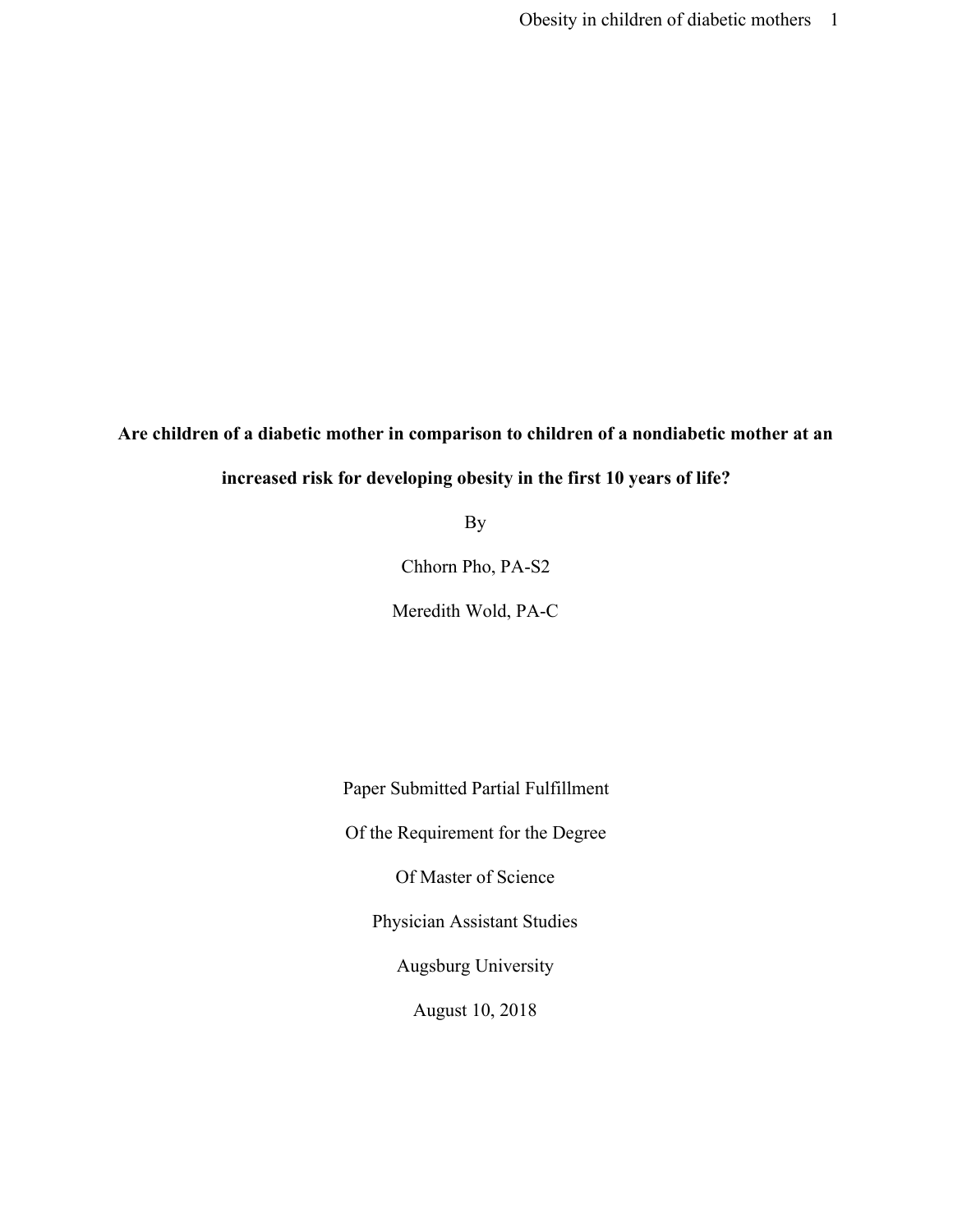## **Table of Contents**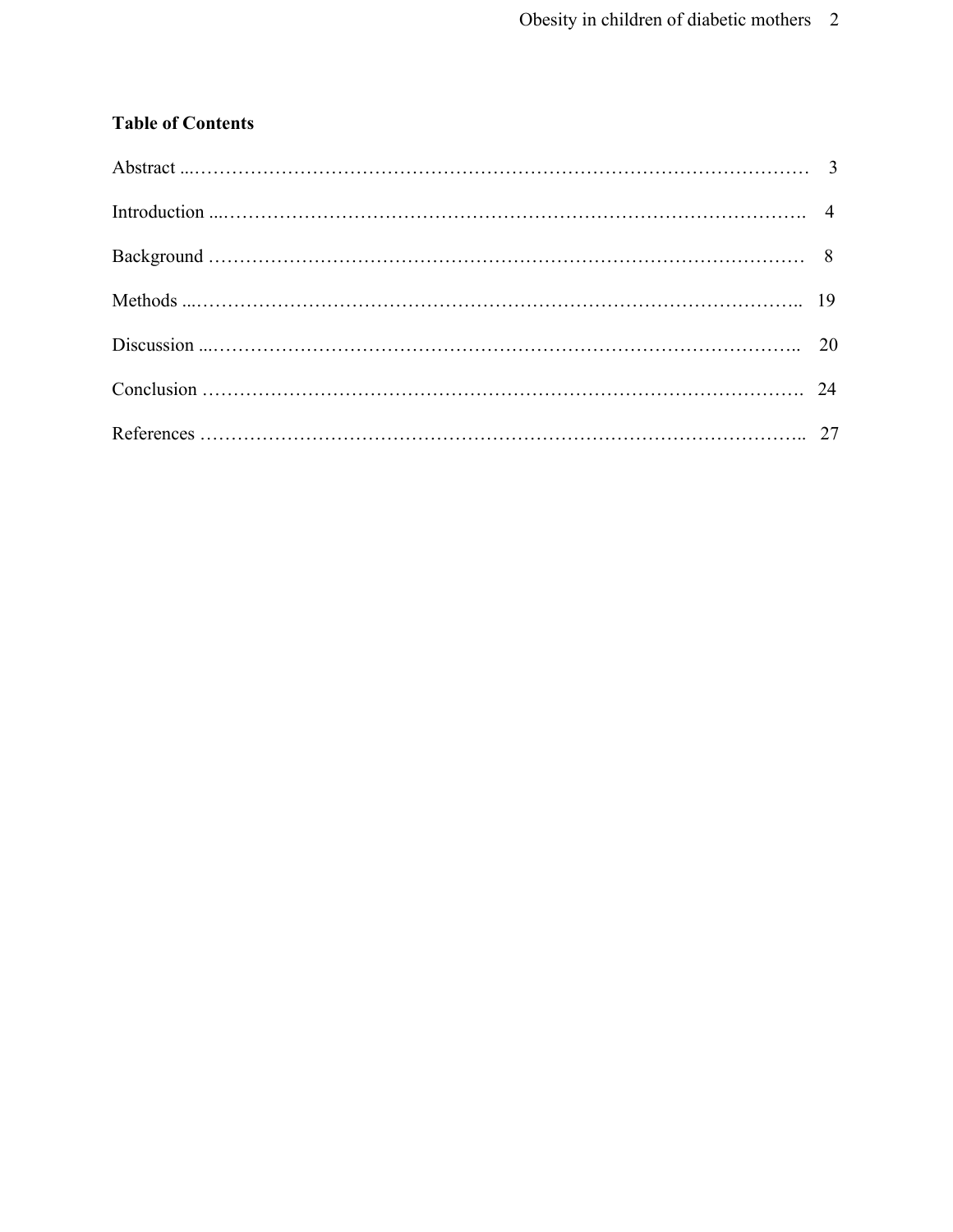#### **Abstract**

Body weight, glucose, insulin, and leptin were studied in children of mothers with gestational diabetes, type 1 or type 2 diabetes. Breast milk of diabetic mothers was also analyzed to study its relationship to childhood obesity. In the first 2 years of life, infants of mothers with gestational diabetes have no significant difference in weight gain but by the age of 10, most of the children birthed by any diabetic mothers were either overweight or obese. Children of mothers diagnosed with diabetes mellitus type 2 have higher resistance to insulin than children of mothers with other diabetes types. Leptin was observed to be negatively correlated with insulin level in utero. Hyperinsulinemia was correlated with low leptin level in the fetal side of the placenta. Lastly, milk of mothers with diabetes was found to have higher glucose, insulin, and energy content than control group. By the age of 2, a significant number of breastfed children whose mothers had diabetes were either overweight or obese.

Keywords: pregnancy, diabetes, prepubescent, childhood obesity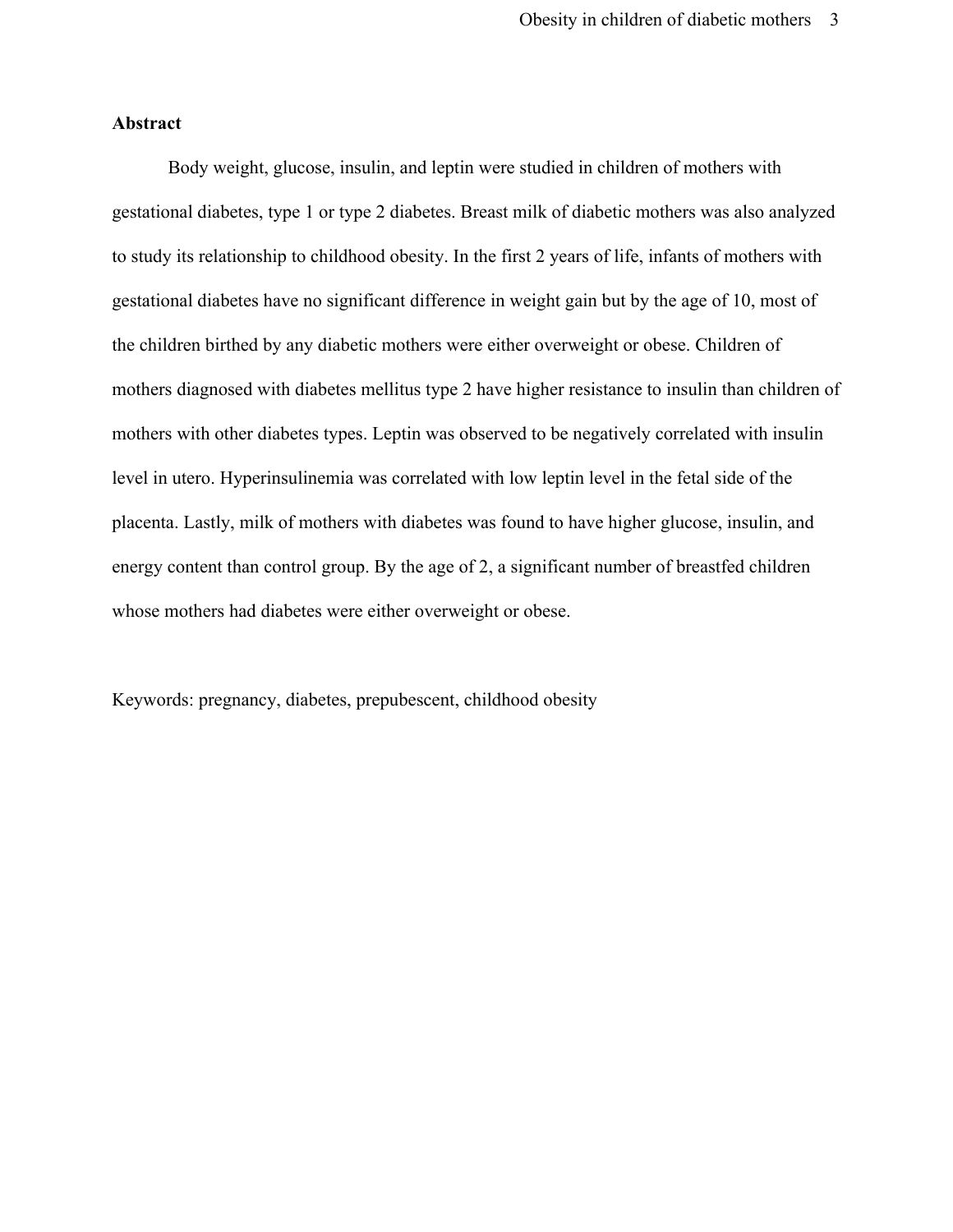#### **Introduction**

Since 1970, the number of children and adolescents with obesity have tripled.<sup>1</sup> Obesity is defined as having excess body fat and can be measured using body mass index (BMI) screening tools<sup>1</sup>. BMI is a person's weight in kilograms divided by the square of a person's height in meters. The World Health Organization (WHO) publishes the growth chart that measures BMI of infants less than 2 years old.<sup>1</sup> The WHO classify a child as having a high weight for length when the child BMI is greater than the 98th percentile.<sup>1</sup> Once the child is 2 years old or older, the BMI is then estimated using a growth chart issued by the Center for Disease Control (CDC) instead of the growth chart from the WHO. The CDC defines obesity as BMI at or above the 95th percentile for young people of the same age and sex.1

Childhood obesity has both immediate and long-term effects on physical, social, and emotional health. A child who is obese is at higher risk of having other chronic conditions such as type 2 diabetes, hypertension, metabolic syndrome, coronary heart disease, asthma, sleep apnea, and bone and joint problems.<sup>1,16</sup> An obese child is more likely to be bullied and teased, which increase their risk for depression and lower-self-esteem.<sup>1</sup> For these reasons, it is crucial to investigate if children of diabetic mothers are at an increased risk for developing obesity later in life. If so, then appropriate screening, monitoring, and intervention can be implemented to prevent the development of obesity in these young children.

There are many factors that influence childhood obesity such as poor dietary choices, sedentary lifestyles, and genetic predisposition to certain diseases. Whiles most childhood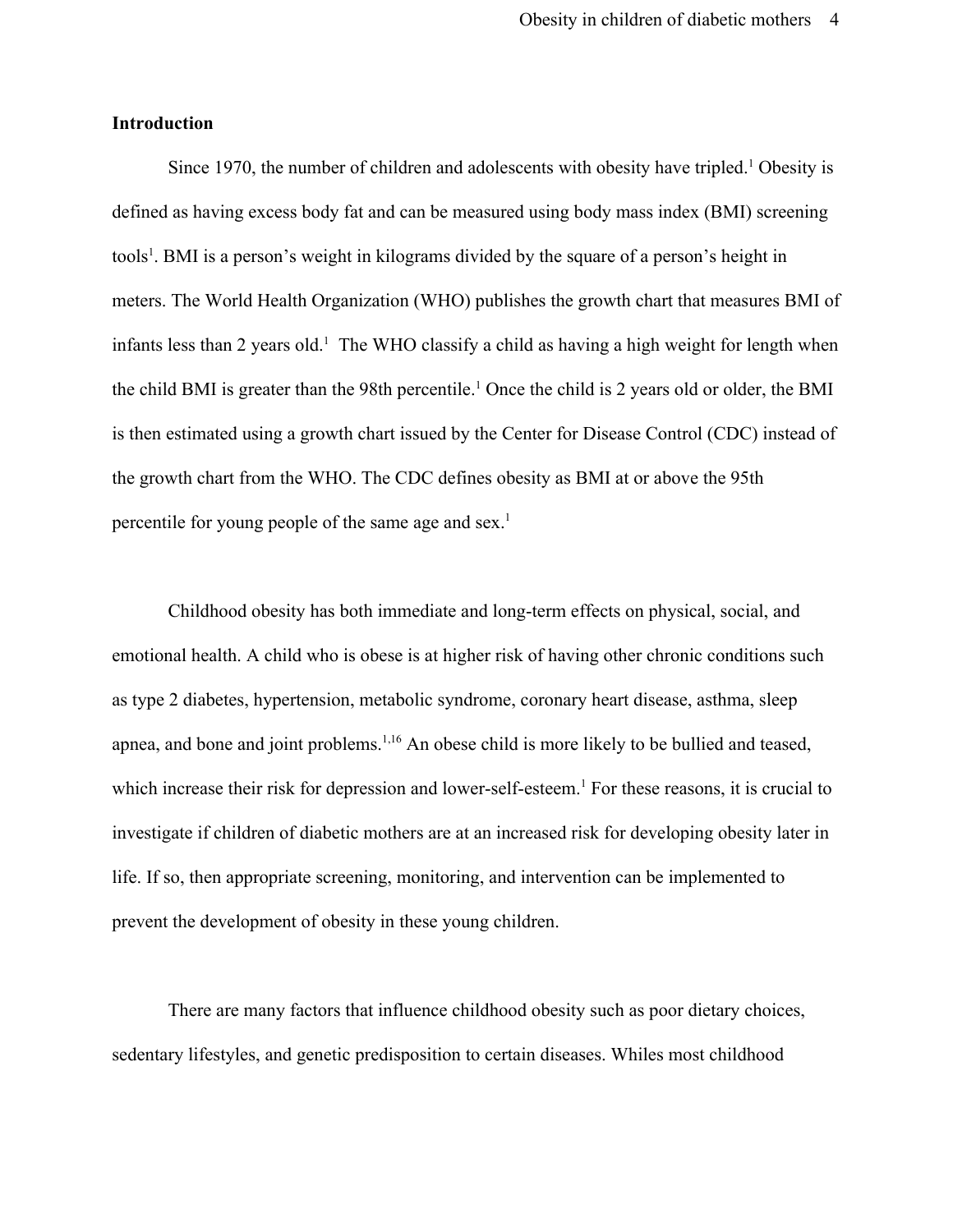obesity have resulted from poor eating habit and sedentary lifestyle, a significant amount of children have also become overweight or obese from familial disease such as diabetes as well.<sup>1</sup> Children who were born from mother with diabetes were thought to be at higher risk for overweight and obesity later in life.<sup>13</sup> There are several proposed mechanisms to help explain the relationship between diabetes in mothers during pregnancy and the development of overweight and obesity in the offspring later in life. One of the most notable hypothesis is the fuel-mediated teratogenesis. The fuel-mediated teratogenesis proposes that intrauterine exposure to an excess fuel such as glucose cause permanent fetal changes.<sup>15,18,19</sup> A child who is developing in a diabetic intrauterine environment is exposed to excess fuel (glucose). When a mother is diabetic, her body cells become resistant to insulin which impairs her ability to digest glucose.<sup>18</sup> This free-floating glucose easily crosses the placenta and stimulates the fetus to produce additional insulin to help take in the excess glucose.<sup>18,21</sup> The excess glucose is then converted into glycogen and stored muscles and liver cell.<sup>15,18</sup> Any excess glucose that is beyond storage is then converted into fat cells and is then stored as adipose tissues.<sup>15,18</sup> This leads to growth in muscle and adipose tissues in the fetus. Prolonged exposure to high level of glucose can then cause overgrowth of muscles and adipose tissues in the developing fetus and thus can result in a macrosomic baby.

The fuel-mediated teratogenesis hypothesis applies to three major forms of diabetes that a mother can have while she is pregnant. The three types of diabetes are gestational diabetes mellitus (GDM), type 1 diabetes mellitus (DM1), and type 2 diabetes mellitus (DM2). A diabetes diagnosis is given to an individual after he or she demonstrates a failure to digest glucose.<sup>2</sup> In a normal setting, an elevation in glucose prompt the pancreas to secrete insulin to mitigate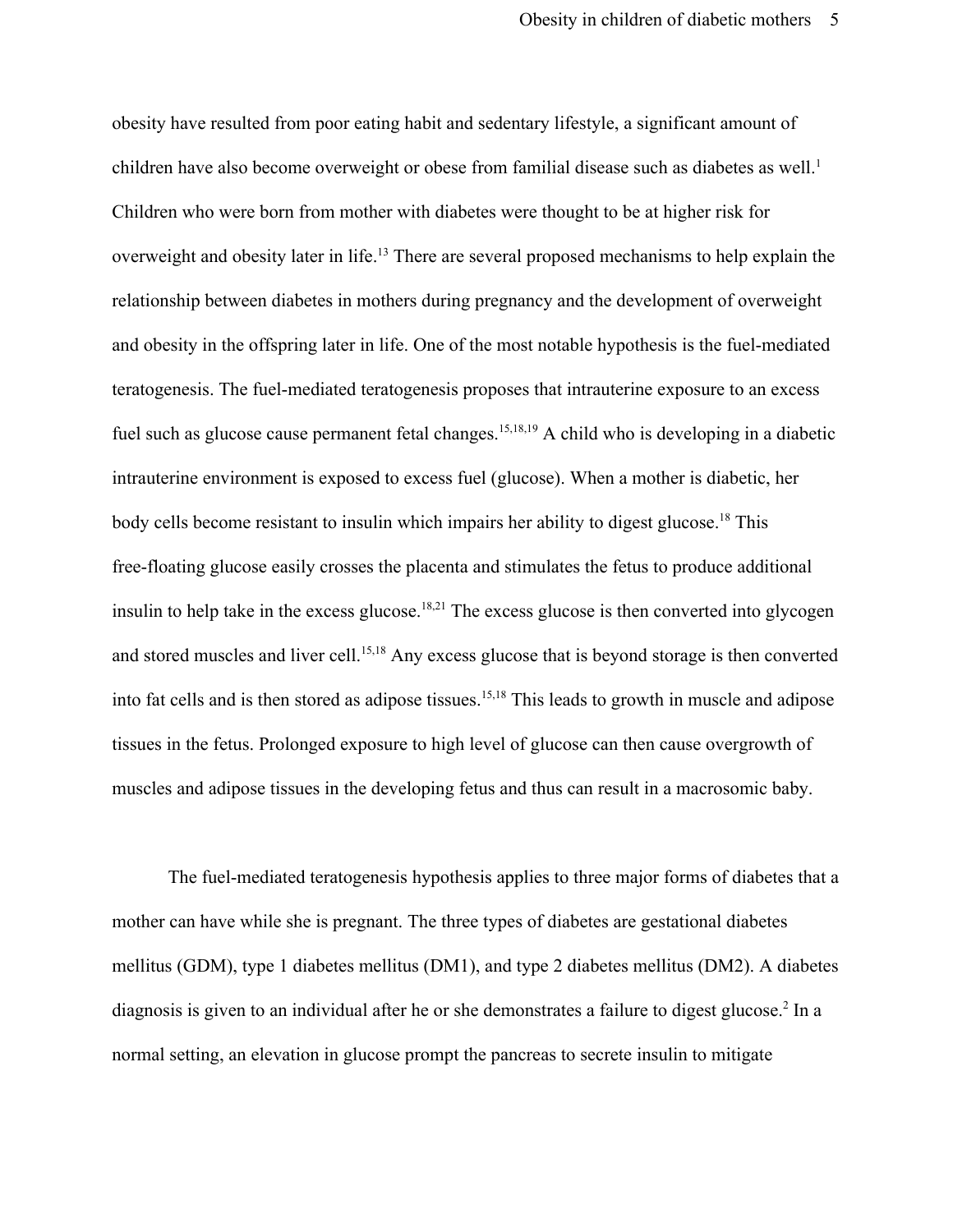glucose.2 Insulin reduces glucose level by stimulating glucose uptake by the muscles and adipose tissues.<sup>15,18</sup> Any dysfunction in this process will prevent glucose from being digested which result in elevated glucose level in the body.

Each type of diabetes has a different epidemiology, and characteristic. The disease pathology, presentation, and influence on pregnancy varies among each type of diabetes. Gestational diabetes mellitus affects about 6% of pregnancies in the United States.<sup>3</sup> The United States Preventative Service Task Force (USPSTF) recommends screening for GDM after 24 weeks of gestation in all women without known diabetes mellitus.<sup>3</sup> Screening involves a two-step approach, first administering a 50-g non-fasting oral glucose challenge test at 24 to 28 weeks, followed by a 100-g fasting test for women who have a positive screening result.<sup>3</sup> Alternatively, a one-step approach may be used where only a 75-g two-hour fasting oral glucose tolerance test is administered. Pregnant women with GDM are at risk for preeclampsia, macrosomia and shoulder dystocia in the child.<sup>3</sup> Both the mother and child also have an increased risk for developing diabetes mellitus type 2 in the future.<sup>1,3</sup> Similarly to gestational diabetes, type 1 diabetes mellitus (DM1) also affect a significant portion of the world population. Type 1 diabetes mellitus affects approximately 5% of the world population and is commonly diagnosed during childhood or adolescence.<sup>2,5</sup> DM1 is an autoimmune disease where the pancreas does not produce insulin. The bodies immune system attacks the insulin-producing beta cells in the pancreas rendering it nonfunctional.<sup>2</sup> A person with DM1 usually has unusual weight loss, polyuria, polydipsia, polyphagia, lethargy, and blurred vision.<sup>2</sup> In contrast to DM1, type 2 diabetes mellitus is more of an adult-onset condition and is associated with relative impairment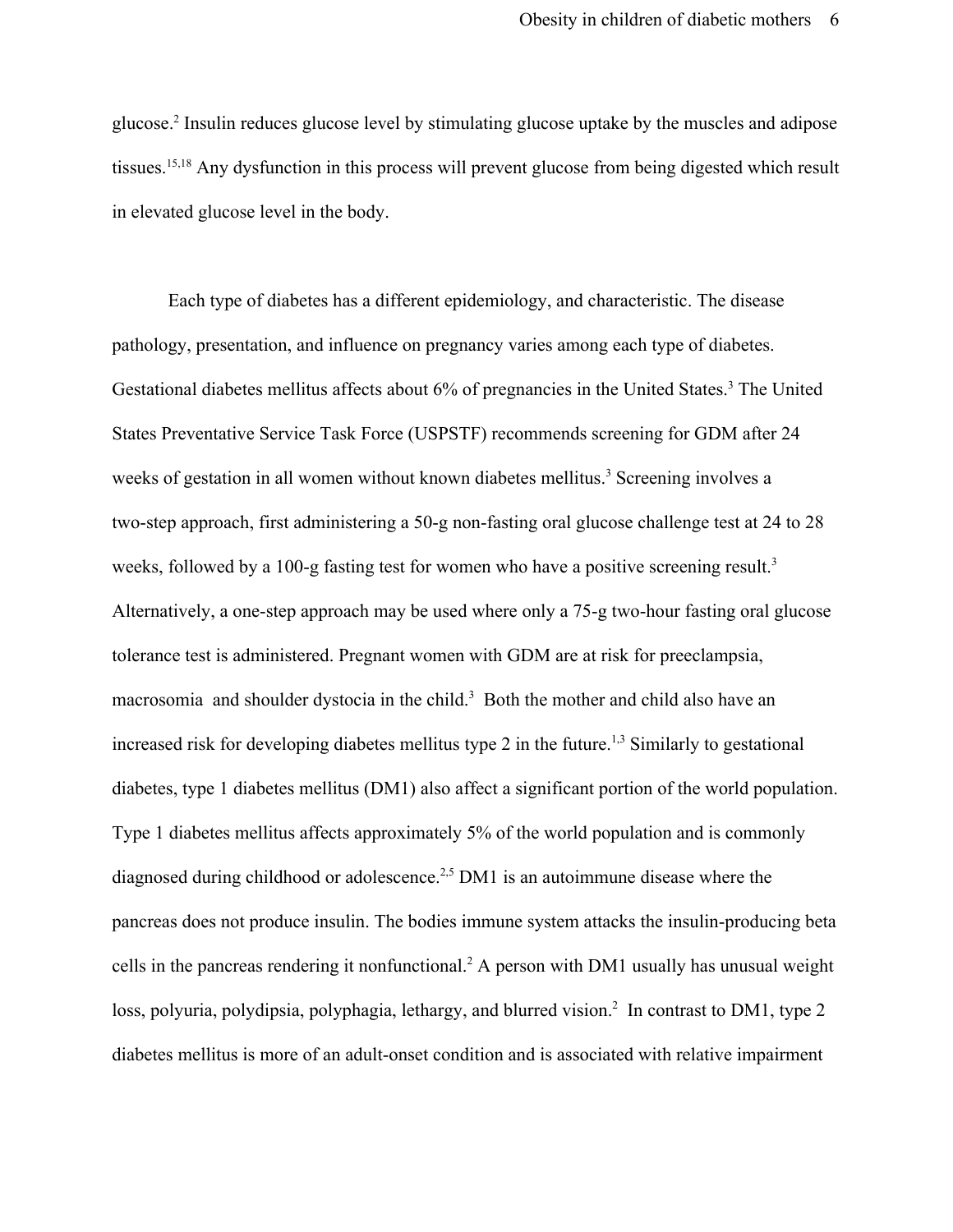in insulin secretion. A person with DM2 are usually obese with BMI > 95th percentile, have acanthosis nigricans, hypertension, dyslipidemia, and polycystic ovary syndrome in female.2 DM1 and DM2 are diagnosed based upon one of the four signs of abnormal glucose metabolism: glycated hemoglobin (A1C), fasting plasma glucose (FPG), random elevated glucose with symptoms, or abnormal oral glucose tolerance test (OGTT).<sup>2</sup> Whether it is type 1 or type 2, if not adequately controlled, diabetes mellitus can cause serious complications for the child. These complications include birth defects of brain, spine, and heart, stillbirth, miscarriage, macrosomia leading to shoulder dystocia during delivery, hypoglycemia after birth, jaundice, and obesity later in life.<sup>2,5</sup>

Although diabetes during pregnancy plays an important responsibility in changes in fetal development, other components in addition to diabetes were also found to contribute to overweight and obesity in children. Such factors are leptin and the mother's breast milk. Leptin is a hormone that is predominantly synthesized by adipose cells.<sup>7,14</sup> It helps regulate energy balance by inhibiting hunger. It is often referred to as 'the hormone of energy expenditure'. In obesity, there is a decrease in sensitivity or resistance to leptin.<sup>7,14</sup> This result in an inability to detect satiety despite excess in energy storage and elevated levels of leptin.<sup>14</sup> It is thought that children who are born from mother with diabetes have altered leptin protein which predisposes them to leptin resistance and thus obesity later in life.<sup>10</sup> Likewise, some research studies suggested that there may be a change in diabetic mothers' breast milk composition.<sup>11</sup> It is thought that breast milk from mother with diabetes has higher nutrient and fat concentration which contributes to rapid weight gain and overweight or obesity in infants.<sup>11,12</sup>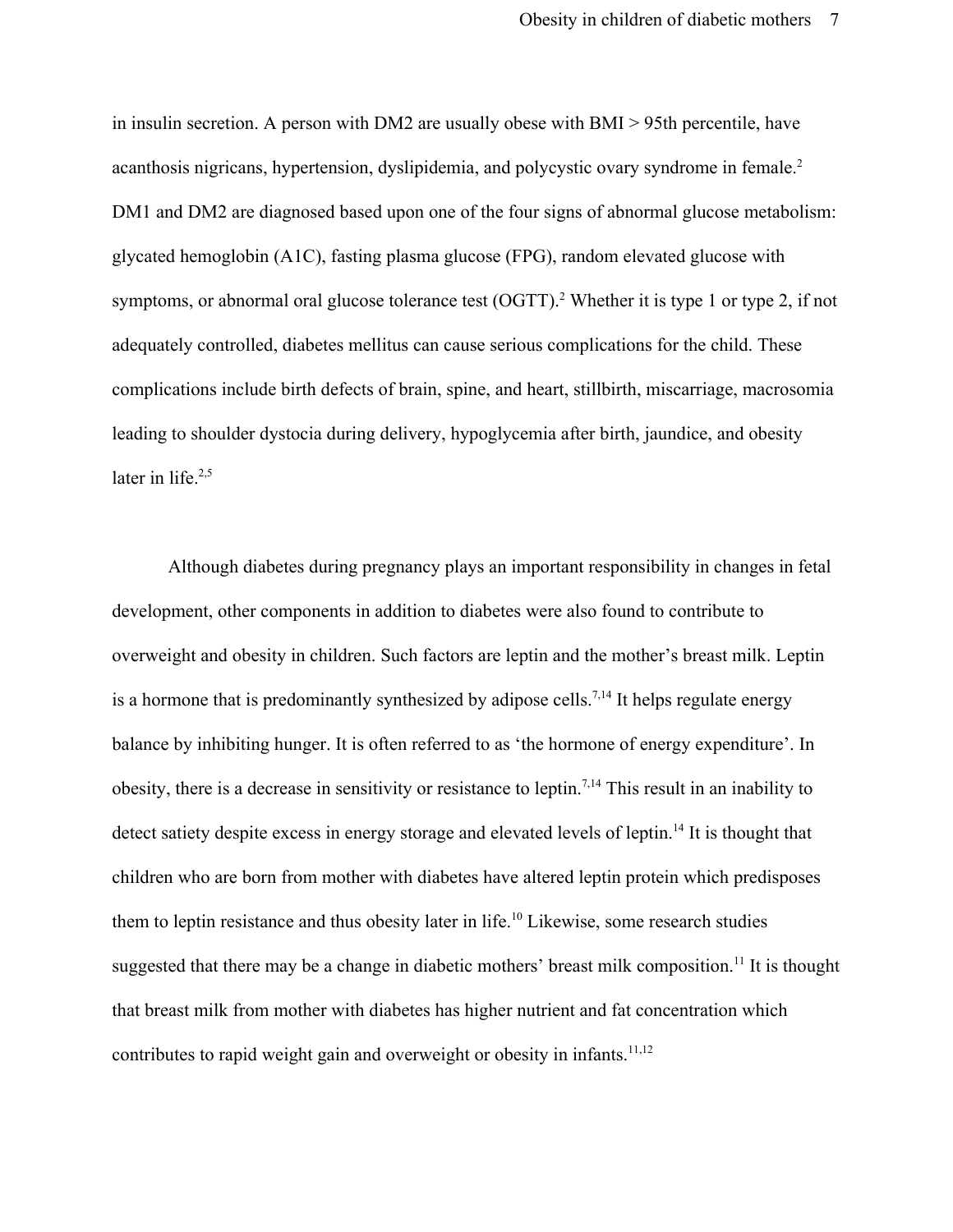With that said, this research study investigates whether maternal diabetes status plays a role in fetal obesity during childhood and whether the different types of diabetes mellitus during pregnancy have any contribution to obesity in early childhood. Factors that are being observed include children weight gain, glucose tolerance, insulin sensitivity, leptin resistance, and the mother's breast milk composition. The result from this study may implicate future health awareness in children of mothers with diabetes.

#### **Background**

#### Gestational Diabetes Mellitus

Once a woman is diagnosed with gestational diabetes mellitus, a treatment plan is initiated soon after in order to reduce maternal and fetal complications. This is to prevent fetal prolonged exposure to hyperglycemia. Hyperglycemia exposure induces fetal metabolism to produce excess insulin to help digest the mother's glucose which, in turn, can cause overgrowth in fetal body cells. The excess nutrients get stored as fats and deposit in various areas of the body, thus increasing the fetal body weight and putting the fetus at risk for macrosomia  $(>4,000)$ gm).

Many of the available research studies focus on GDM more than other types of diabetes mellitus. A large proportion of the studies found little to no abnormal increase in BMI in the first 4 years of life.<sup>9,13,16,18,20</sup> The largest predictor of childhood obesity in offspring of gestational diabetes mother was overweight or obesity in the first few months of life. A study from the University Medicine Berlin analyzed weight gain of 152 offspring of diabetic mothers in their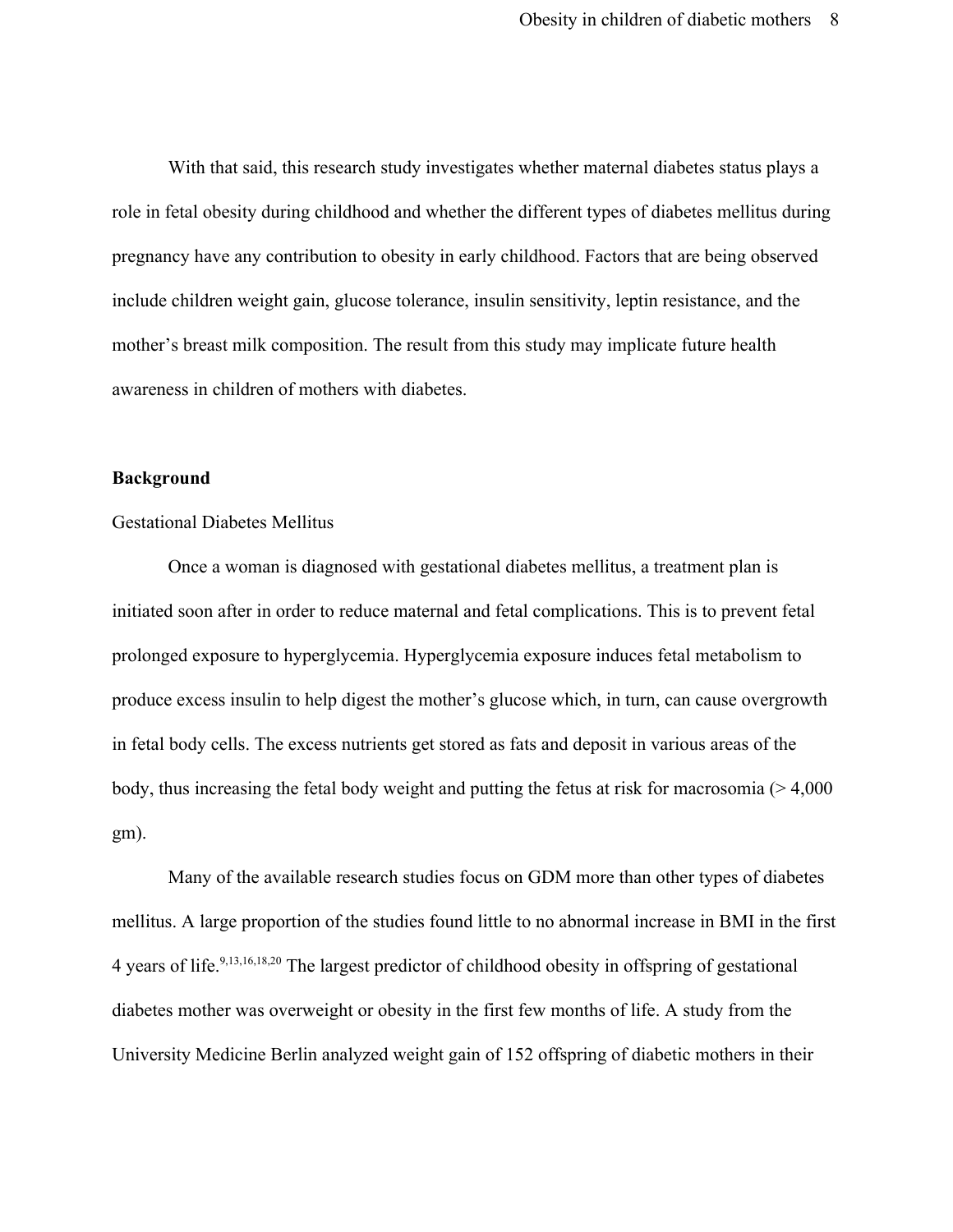first 4 months of life.<sup>20</sup> They found that weight gain during the first 4 months of life was positively related to the childhood relative body weight later in life. Every 100-gram increase in weight increases a child's overweight risk by 65%.<sup>20</sup> In addition to that, the offspring of diabetic mothers with rapid early weight gain had more than a six-fold increased risk of later overweight.<sup>20</sup> One major drawback of this study is the ability to estimate how much milk intake a child is getting on a daily basis.

Another study published in the American Journal of Obstetrics and Gynecology investigated the risk of childhood obesity in toddler offspring of mothers with GDM.<sup>16</sup> They compared pre-pregnancy BMI, weight gain, demographic, birth weight, and follow up childhood BMI between 2-4 years. There were 203 women/toddler pairs with GDM to 2148 women/toddler pairs with no GDM.<sup>16</sup> It was found that there was no statistically significant difference in the rate of childhood obesity in this population than those with no GDM.<sup>16</sup> Interestingly, they noted that birth weights of GDM infants tended to be lower than those of non GDM mothers at 3388 grams versus 3448 grams in non-GDM. Although this may be due to mothers with GDM delivering their child earlier than those with no GDM. Mothers with GDM deliver a child on average at 39.4 weeks versus 39.8 weeks for non-GDM mothers.16

Furthermore, a third study research in Europe also found no significant increase in BMI in offspring of GDM mothers. This was a large family study in Belfast with a total of 1,165 offspring ages 22 to 30 months old from the Belfast, Northern Ireland center.<sup>21</sup> They acquired a very high rate of follow up. They found the overall correlation between maternal glucose during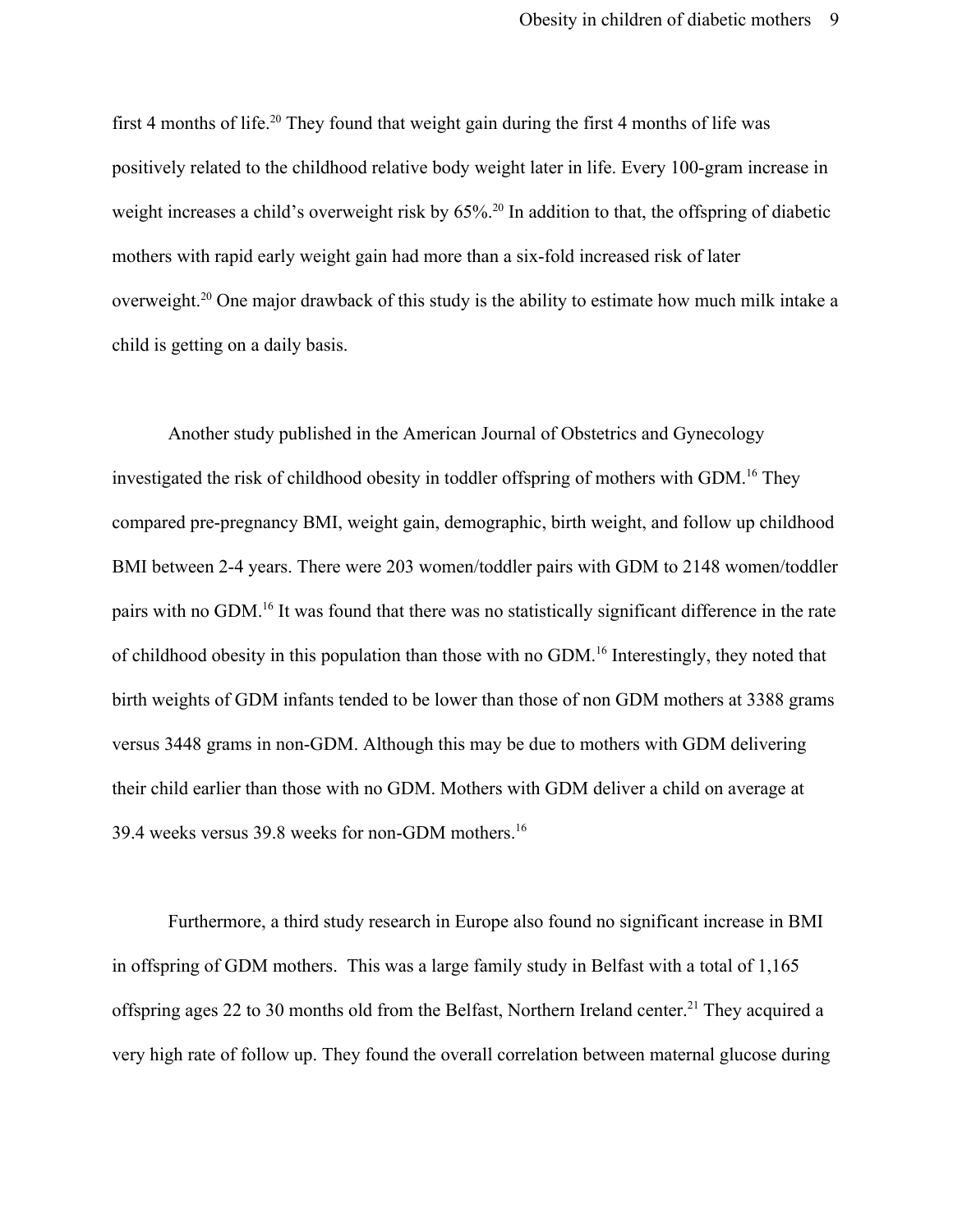pregnancy and BMI score of the children at age 2 years old to be weak.<sup>21</sup> The Belfast study concluded that with offspring of women with diabetes during pregnancy, the obesity associated with elevated maternal glucose concentrations resolves during the 1st or 2nd year of life.<sup>21</sup> They also found that offspring of diabetic women return to non-overweight or non-obese weight by their 2nd year of life.<sup>21</sup>

The studies mentioned above found little to no weight effect on offsprings of GDM mothers in toddlers up to 4 years old. As the investigation progresses to older ages, other studies reveal conflicting information in regards to diabetes mellitus and overweight or obesity in early childhood. In 2018, a systematic review and meta-analysis on obesity and abnormal glucose tolerance in offspring of diabetic mothers were published.<sup>15</sup> Initially, it was found that children of GDM mothers had a significantly higher risk of obesity or overweight, and higher than normal fasting plasma glucose than children of non-diabetic mothers.<sup>15</sup> Then a sensitivity analysis was conducted, where the mother's pre-pregnancy BMI was added to the statistical analysis. Once the mother's pre-pregnancy weight was adjusted, the association of overweight and obesity was no longer significant.<sup>15</sup> The systematic review and meta-analysis found no significant difference for fasting plasma glucose between mothers with GDM and control group in offspring ages 7 to 10 years old.<sup>15</sup> The systematic review and meta-analysis is consistent with the Belgium study, Belfast study, and the study from American Journal of Obstetrics and Gynecology.

In contrast to the systematic review and meta-analysis, a study from the United Kingdom stated otherwise.<sup>9</sup> They study the association of existing diabetes, gestational diabetes and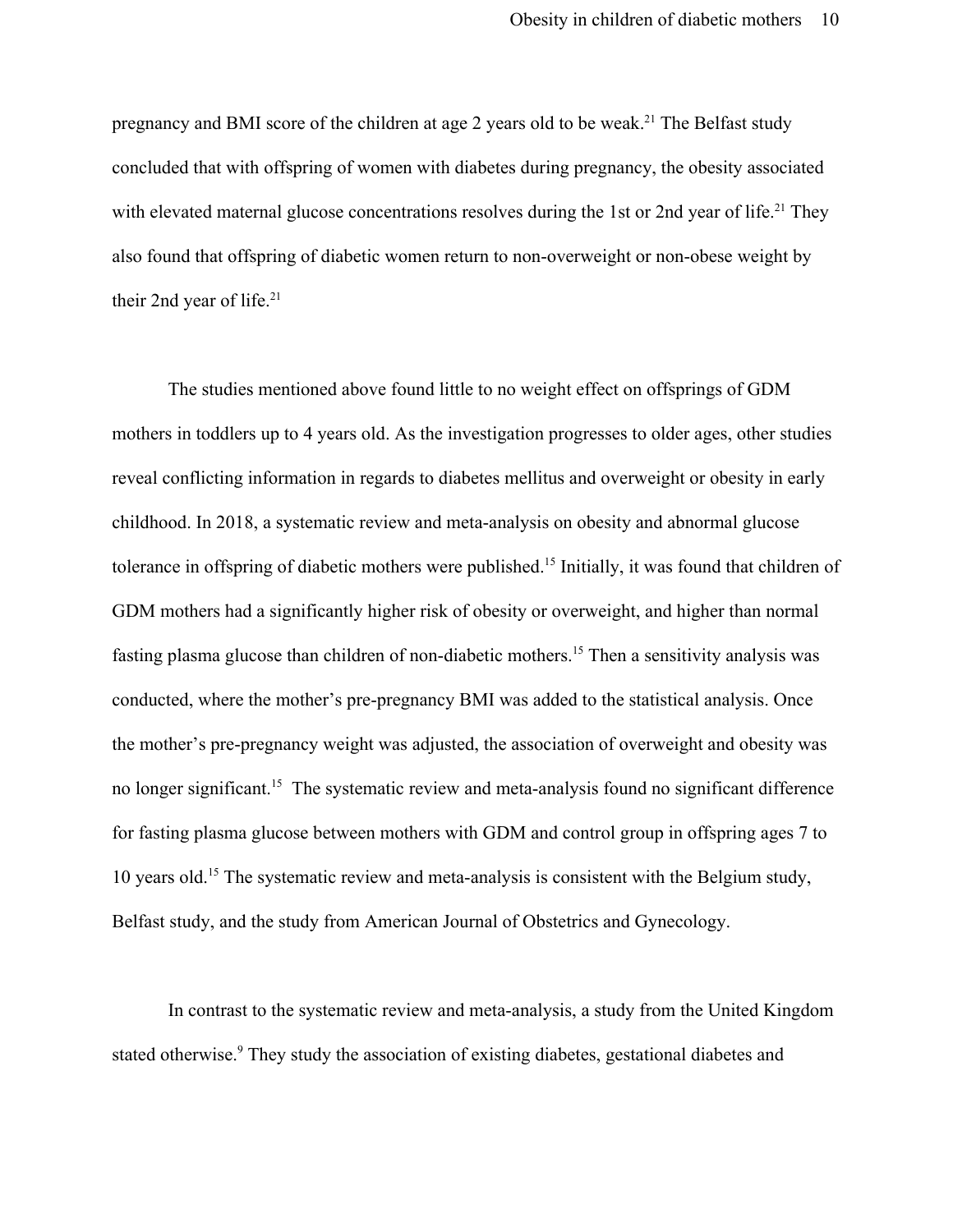glycosuria in pregnancy with macrosomia and offspring body mass index and fat mass in later childhood. This was a prospective pregnancy cohort study. Data was collected from 10,591 mother/offspring pairs participants.<sup>9</sup> They found that women with existing diabetes, GDM, and those with at least two episodes of positive glycosuria have greater mean birthweight and greater odds for macrosomia than women without those characteristics.<sup>9</sup> Additionally, in 6,842 mother-offspring pairs for ages 9 to 11 years old, maternal GDM and glycosuria were associated with an increase in offspring odds for general and central overweight or obesity.<sup>9</sup> In mothers with GDM, such association was still insignificant once the mothers' pre-pregnancy BMI was adjusted for.<sup>9</sup>

In brief, the children of mothers with gestational diabetes during pregnancy were found to have no significant risk of abnormal weight gain during the first 8 years of life. The children may appear to be at risk for overweight or obesity during infantile stages through rapid weight gain but once they reach 3 years old as a toddler, the risk dissipates. It was also found that as the child of gestational diabetes mothers enters a pre-pubescent period, the increased risk for overweight and obesity returns.

#### Type 1 Diabetes Mellitus

Through the aspect of insulin exposure, unlike gestational diabetes where the infants may only be exposed to elevated glucose for half of the pregnancy period, in type 1 diabetes mellitus, infants would be exposed to elevated glucose throughout the entire pregnancy period. Since DM1 is an autoimmune disorder where the mother's pancreatic beta cells are being destroyed by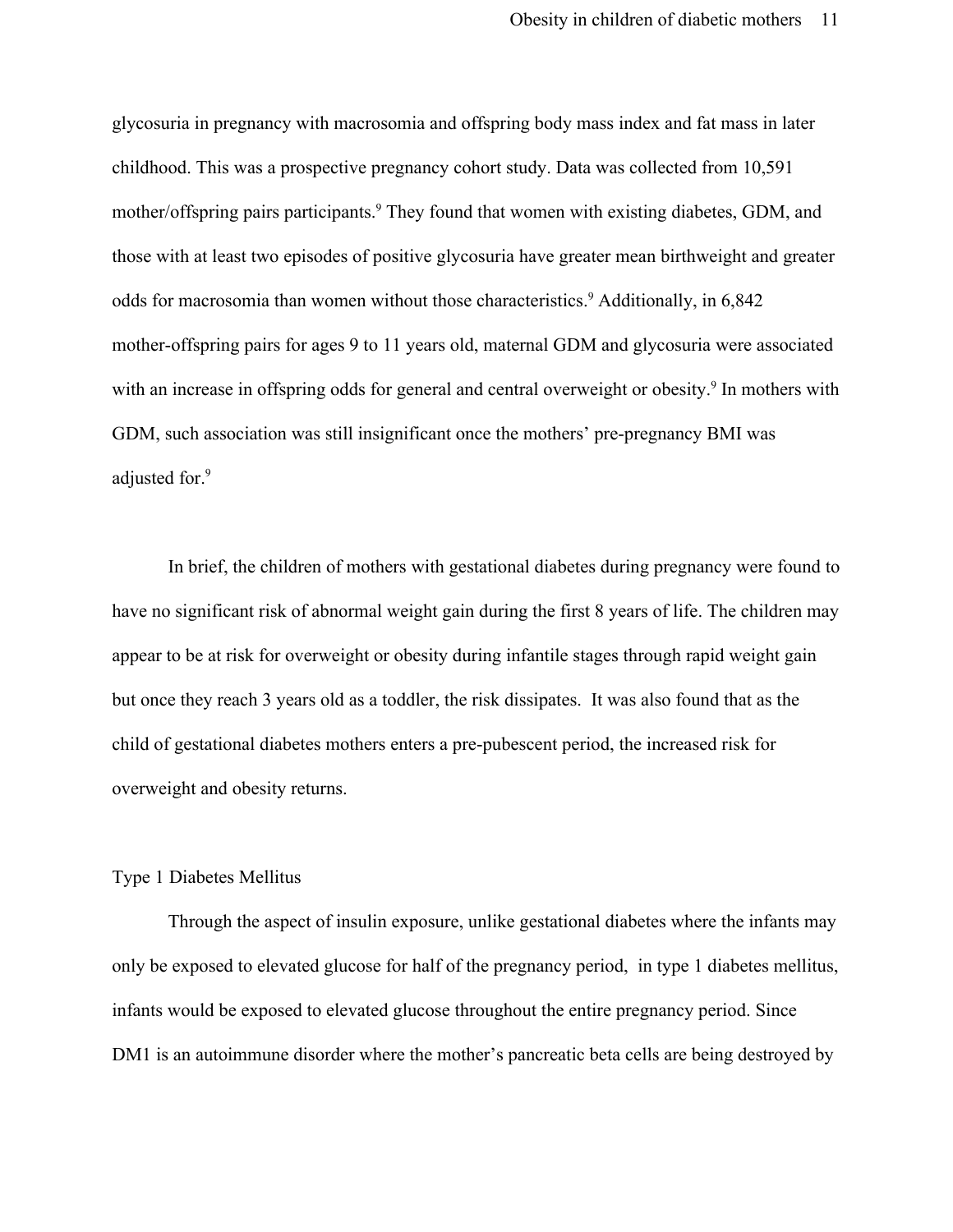her own immune system, the mother's glucose level would continually be elevated on a daily basis. With that said, it is essential that the mother's insulin is well under control to prevent overgrowth of tissues in the fetus from the increase in glucose.<sup>8,21</sup> It was thought that continuous exposure to elevated glucose level may alter the infant glucose digestion and therefore affecting fasting glucose and plasma glucose. Two research studies found that offspring of DM1 mothers have a tendency to be more prone to becoming more overweight or obese than mothers with GDM or DM2, and the control group.<sup>15,21</sup> However, when both of the studies examine the offsprings fasting glucose and plasma glucose, they found no significant differences between offspring of DM1 and the referencing population.

One of the two studies that investigated the effect of DM1 in mothers on childhood obesity is a systematic review and meta-analysis.<sup>15</sup> They found a significantly higher BMI in offspring of DM1 mothers. Even with aggressive therapeutic intervention on the mother during pregnancy to control glycemic levels, there was still no reduction in the rate of childhood obesity or impaired fasting glucose in children ages 5 to 10 years old compared to control group.<sup>15</sup> When a sensitivity analysis was conducted using the mother's prepregnancy BMI, the significance in the rate of overweight and obesity did not change. The study hypothesized that this may be due to prolonged intrauterine exposure to hyperglycemia leading to offspring with higher birthweight or macrosomia. As a consequent, macrosomia has then predisposed a child to become overweight or obese later in life.<sup>15</sup> In contrary to that the study found no significant differences in fasting plasma glucose in children ages 7 -10 with a DM1 mother. They also found no significant 2-hour plasma glucose differences in children ages 7 - 10 with DM1 mother.15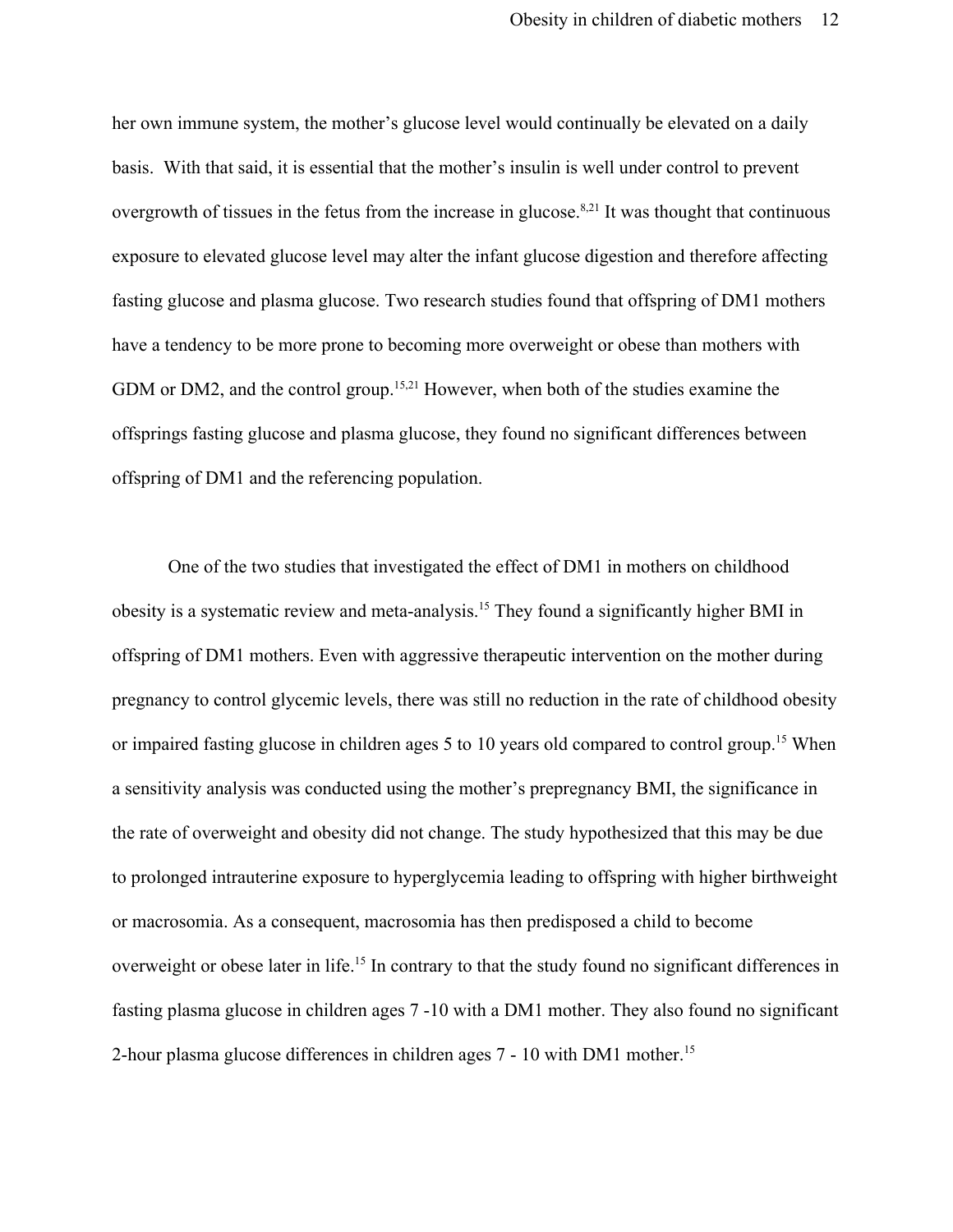The second study is a nationwide follow-up research study in the Netherlands. It also supported the results from the systematic review. This nationwide study followed infants born from Dutch hospitals between April of 1999 and April of 2000.<sup>21</sup> They collected information from 213 offspring of mothers with DM1 who were between the ages 6-8 years old. Their study results show that children who were born macrosomic become overweight twice as much as non-macrosomic children. The elevated BMI was present as early as 6 months of age along with an increase in insulin resistance.<sup>21</sup> Although, with adequate control and treatment of DM1 during pregnancy, the long-term effect on body composition in offspring and prevalence of overweight or obesity were not different compared to those of reference population. The study suggested that the only two independent predictors of early childhood overweight and obesity were fetal macrosomia and maternal overweight.<sup>21</sup> Similar to the results from the systematic review, this Netherlands study found that offspring of DM mothers who were severely macrosomic (> 97th percentile) at birth showed no increase in insulin resistance. However, insulin resistance was significantly higher in children that became overweight later in life around ages  $6 - 8$  years old.<sup>21</sup>

To sum up, infant of mothers with type 1 diabetes who were macrosomic at birth are at highest risk for overweight and obesity by the age of 10 years old. However, despite being macrosomic at birth, these children were found to have no significant difference in fasting plasma glucose and no difference in 2-hour plasma glucose. Although it was noted that children who do become overweight or obese by age 8 years old tend to have significantly higher insulin resistance than normal.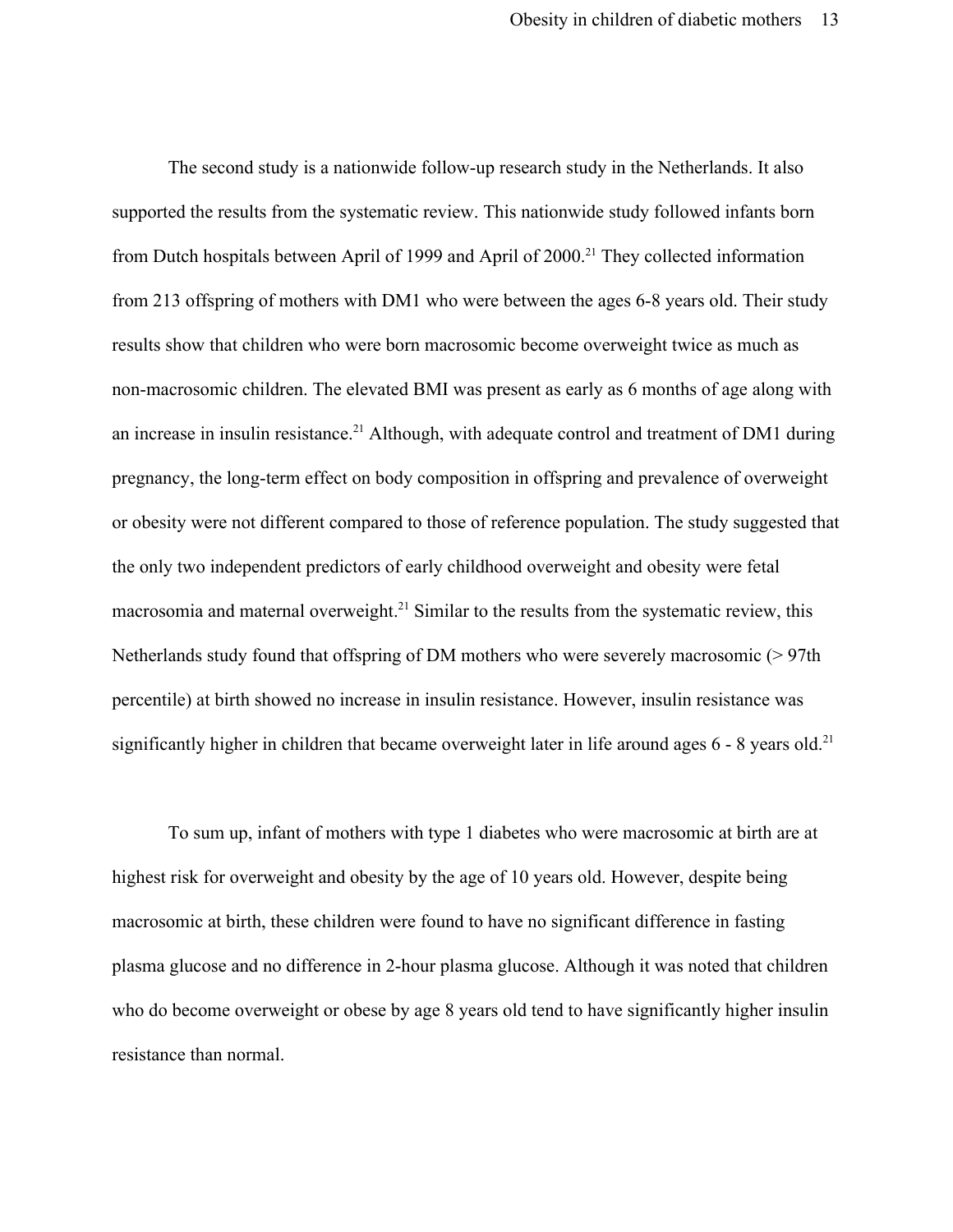#### Type 2 Diabetes Mellitus

Alternatively, to type 1 diabetes, type 2 diabetes mellitus occurs when the pancreas produces insufficient amounts of the insulin hormone and the body's tissues become resistant to normal or elevated levels of insulin. As a result of insulin not being able to signal for glucose uptake into cells, glucose level rises. Since such increase insulin has suspected to be involved in the metabolic programming of the fetus, it is the focus of many research studies. Amniotic fluid is frequently used to measure insulin in study researches. Insulin can be measured in amniotic fluid because it crosses the placenta as part of antibody-insulin complexes.<sup>6,7,8</sup> This reflects both fetal insulin secretion and maternal insulin. It was hypothesized that maternal insulin could be a marker of insulin resistance in the mother and that there is some similarity in insulin resistance in the rest of the family.<sup>7,8</sup>

One small controlled study looked at the level of insulin sensitivity in offspring of DM2 ages 5 to 10 years old. They compared 17 offspring of DM1 mothers and 10 offspring of DM2 mothers.<sup>8</sup> Each child was given an infusion of IV dextrose and then 2 millimeters of blood was collected for insulin testing at increments of 1,2,5, and 10 minutes over a period of 90 minutes. They found that the BMI score and percentage fat mass in the children and in the mothers were negatively correlated with offspring insulin sensitivity.<sup>8</sup> However, children of mothers with type 2 diabetes were more overweight or obese with a tendency for a reduced insulin sensitivity.<sup>8</sup> The study suggested that adiposity is likely to have contributed to the lower insulin sensitivity in offspring of DM2 mothers, given the negative correlation between increased weight and insulin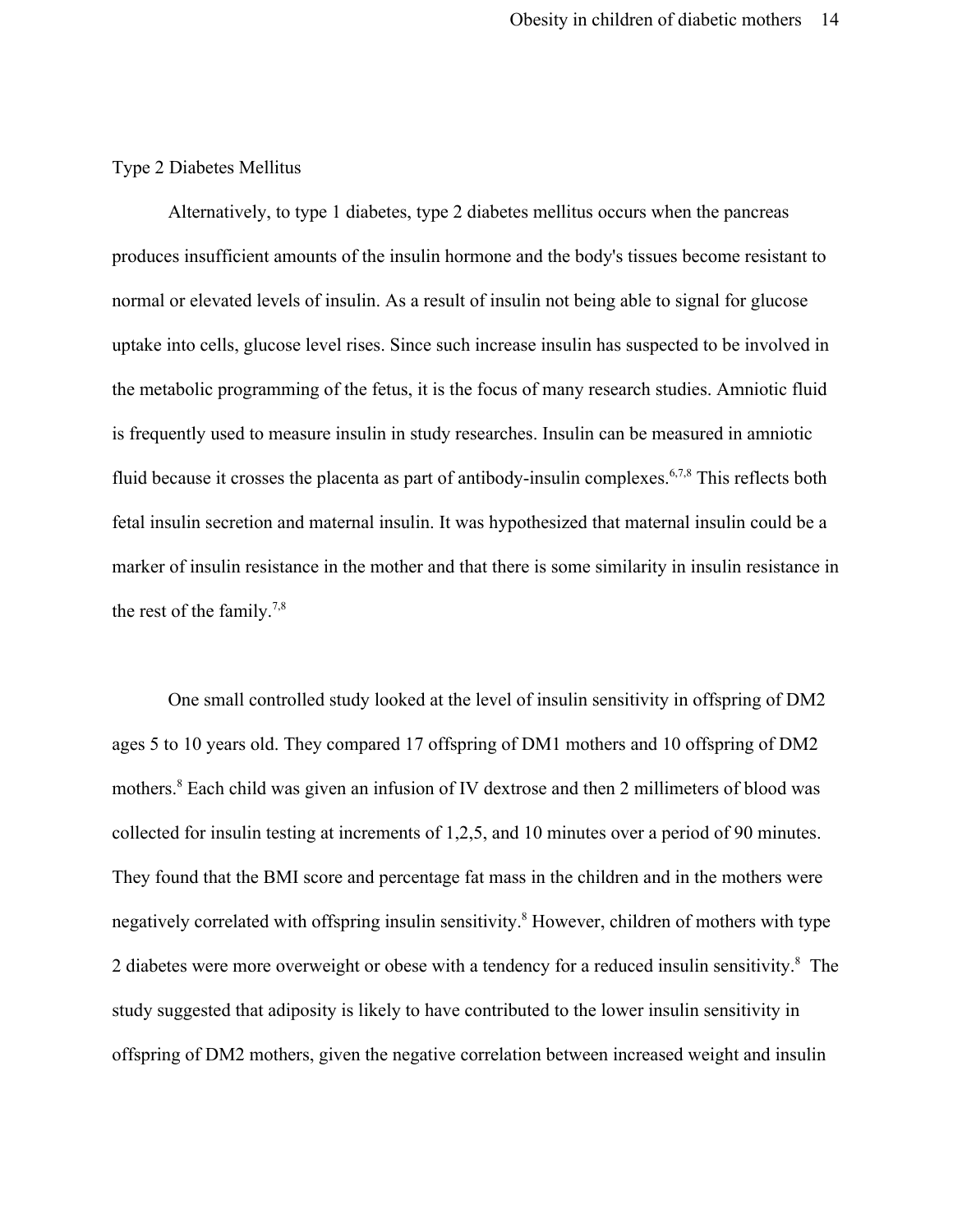sensitivity.<sup>8</sup> In addition to this finding, all of the mothers with DM2 were older and obese with BMI greater than 30 kg/m2 at the start of pregnancy.<sup>8</sup>

With that said, it was found that children of mothers with type 2 diabetes have the propensity to be more overweight or obese than normal. There was a hypothesis that maybe offspring of women with type 2 diabetes are exposed to a unique metabolic perturbation in addition to hyperglycemia that induces them to be more overweight or obese.<sup>8</sup> Currently, there are inadequate studies for rates of childhood obesity or overweight in offspring of DM2 mothers. There are no studies looking at diabetes and plasma glucose in children of DM2 mother.<sup>15</sup> More research on DM2 and early childhood obesity should be conducted to investigate further.

#### Leptin and Diabetes Mellitus

Leptin is a hormone that responds to appetite and weight control. Leptin is secreted by the placenta and from adipose tissues. It mediates long-term regulation of energy balance by suppressing food intake, and thus induces weight loss. During normal gestation, the placenta produces leptin. Increasing levels of leptin in the bloodstream are then compensated by the hypothalamic leptin resistance, which is required to increase food intake.<sup>7,10,14</sup> Then around mid-gestation, insulin resistance progressively increases and is mediated by increased in adiposity and placental hormones.<sup>10</sup>

The relationship between leptin levels and the intrauterine growth pattern and insulin level was observed in several studies. Leptin is also thought to counter-regulate insulin and may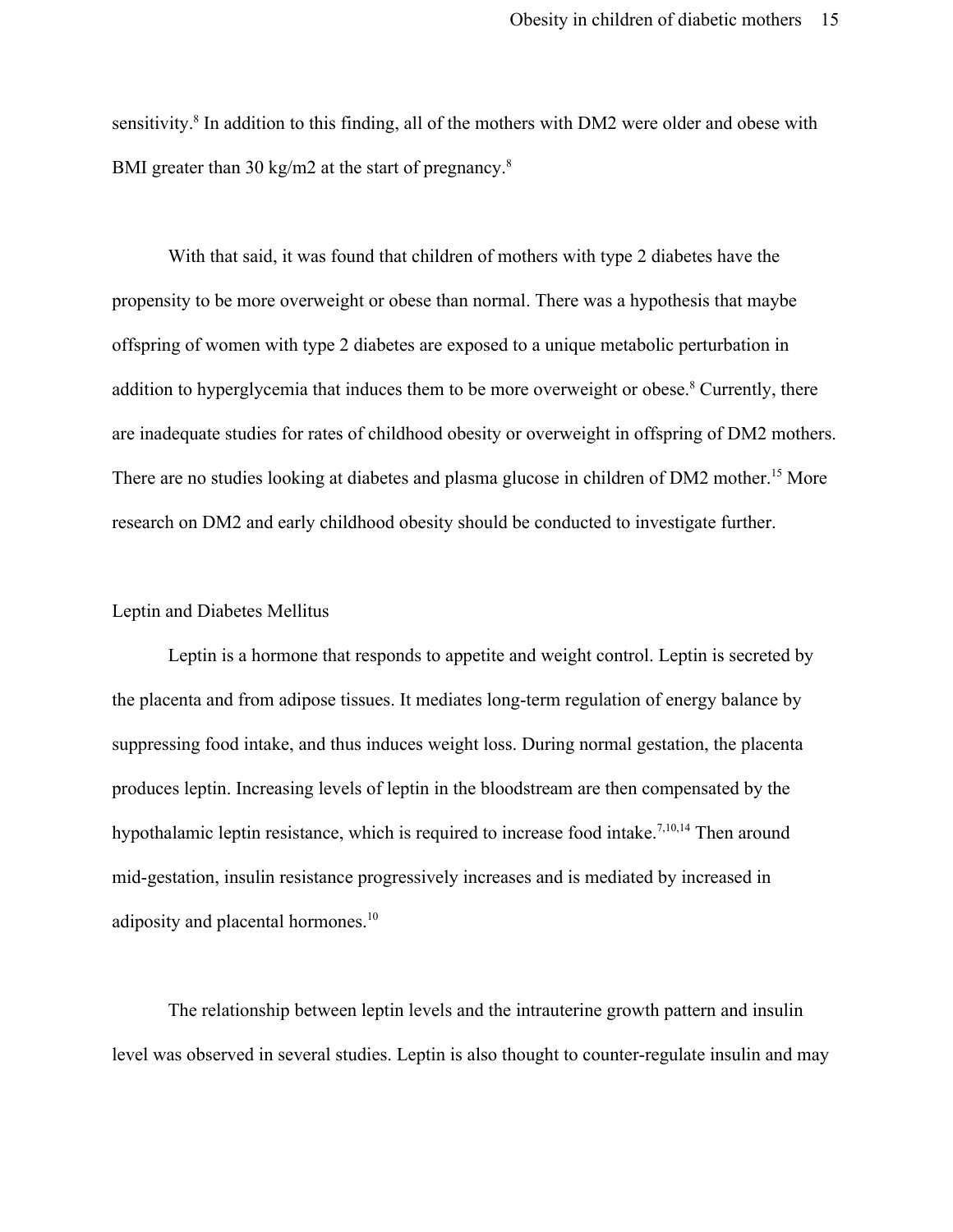be involved in obesity and energy distribution. One hypothesis proposed that high level of insulin in the fetal bloodstream during development can induce insulin and leptin resistance via downregulation of insulin and leptin receptors on cells.<sup>10</sup> Polyphagia or excessive hunger can be a result from insulin and leptin resistance, which can lead to hyperinsulinemia and growth of fat cells. Overgrowth in fat cells in utero and postnatally increases the risk of obesity early in childhood. 7,14

Several studies found that when leptin was measured at birth, high levels of leptin was positively related to infant birth weight and fetal adipose tissues.<sup>7,10,14</sup> When comparing leptin and insulin levels between diabetic mothers and non-diabetic mothers, both leptin and insulin levels were significantly higher in diabetic mothers than in nondiabetic mothers. Leptin level was the only factor that was found to be positively correlated with insulin levels, the mothers' BMI, and the mothers' age.<sup>7</sup> In the diabetic mothers' group, only insulin levels showed a positive correlation with leptin. Whereas in non-diabetic mothers, age was the correlation with leptin levels.<sup>7</sup> These findings were supported by two other research studies, where GDM exposure was associated with both elevated leptin and insulin in the bloodstream of the newborn.<sup>7,22</sup>

It is still unknown as to what mechanism cause an elevated leptin level in diabetes. A study in 2014 from the American Journal of Obstetrics and Gynecology explored the concept of leptin DNA methylation in gestational diabetes and obese mothers. They observed that higher leptin DNA methylation was found in GDM placenta compared to non-GDM control.<sup>10</sup> There was also a report from studies that as glucose level rise in the placenta of the fetal side, leptin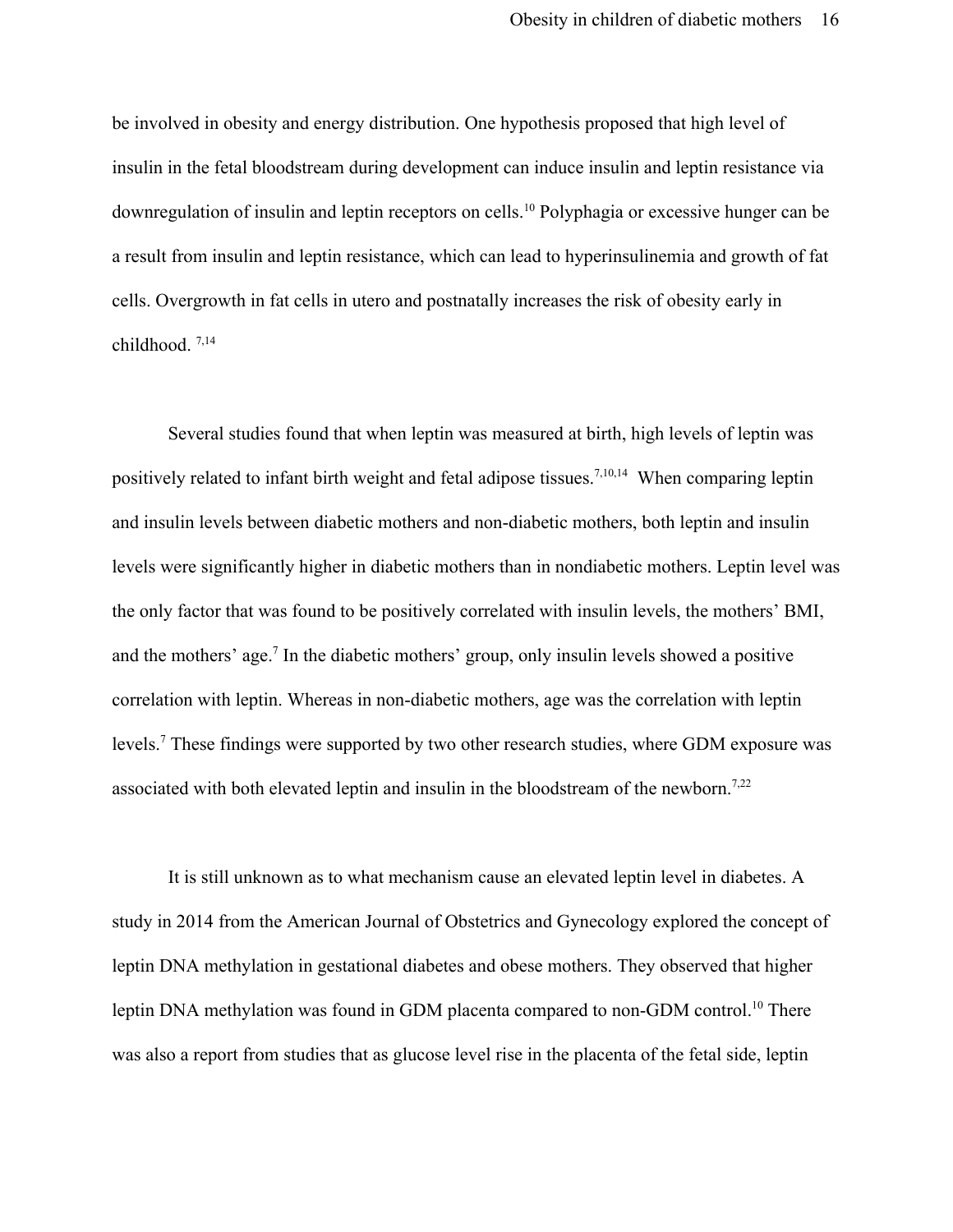DNA methylation in placenta on fetal side decreases.<sup>10</sup> In contrast to that, as glucose of the placenta on the mother side rises, leptin DNA methylation also tandemly increases.<sup>10</sup> With that said, the study postulated that their observation of higher leptin promoter DNA methylation in placenta from especially obese pregnancy could result in lower placenta leptin production due to a mechanism of resistance in response to basal excess leptin in the bloodstream of the mother.<sup>10</sup> Since there is an inverse relation between leptin and insulin in the developing fetus, low leptin across the placenta induces an increase in fetal insulin level. This programming could increase the risk of overweight and obesity during childhood.

In summary, it was found that infant of mothers with diabetes has low leptin level and high insulin level. A low leptin level would mean that these children are unable to detect satiety and suppress their hunger. Which in turn program themselves to overeat and cause them to gain more weight. The study of DNA methylation is one of the few types of researches that analyze leptin in relation to diabetes in pregnancy. Currently, the result of this study is not quite adequate to create any hypothesis. There are also many studies that associate leptin with various health conditions. So, more research is warranted to investigate its specific role in diabetes in pregnancy and childhood obesity.

#### Milk Composition of Mother with Diabetes Mellitus

Aside from insulin, glucose, and leptin affecting infant of mothers with diabetes, breast milk composition has also been questioned. Both the CDC and WHO suggested that breastfeeding may be protective against obesity and diabetes in later life.<sup>4</sup> The WHO even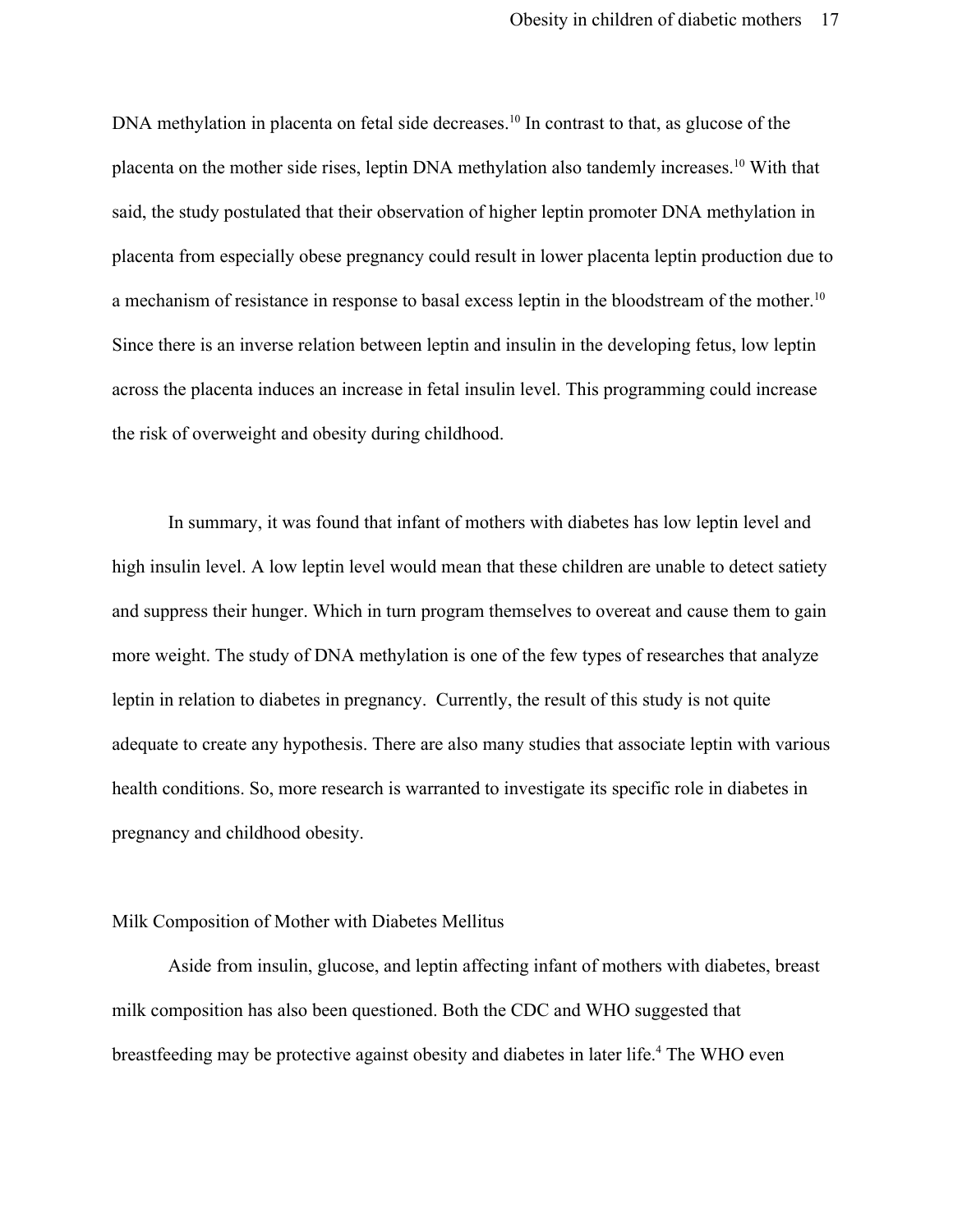recommends breastfeeding as the ideal way of providing nutrition to infants especially in the first 6 months of life.<sup>4</sup> But to date, the role of breastfeeding in offspring of mothers with diabetes has not been investigated closely. Only two studies seemed to show some evidence that challenges the CDC and WHO breastfeeding recommendations.

One of the two studies from the American Diabetes Association analyzed the composition of diabetic mother's milk<sup>11</sup> When energy content and macronutrient of breast milk from women with diabetes were characterized, an increase in the concentration of glucose and insulin and higher energy content was observed. Breast milk from non-diabetic mothers does not have as high of energy content found in breast milk of diabetic mothers.<sup>11</sup> Even when the diabetic mother has good metabolic control, significant modifications were found in the colostrum and transitional milk.<sup>11,12</sup> This study speculate that even a small increase in energy intake from altered breast milk composition may have a long-term effect on body weight and metabolism for offsprings of diabetic mothers later in life.<sup>11</sup>

A different study on long-term impact of neonatal breast feeding on body weight and glucose tolerance in children of diabetic mothers found that infants with high intake of breast milk from their diabetic mother had higher body weight at 2 years old than those of control.<sup>12</sup> This result was found to be independent of birth weight, gestational age, sex age, type of maternal diabetes, or maternal BMI.<sup>12</sup> Impaired glucose tolerance was also noted in children that breastfeed from diabetic mothers.<sup>12</sup> In contrast, there was a reduction in impaired glucose tolerance in children that received banked donor breast milk.<sup>12</sup>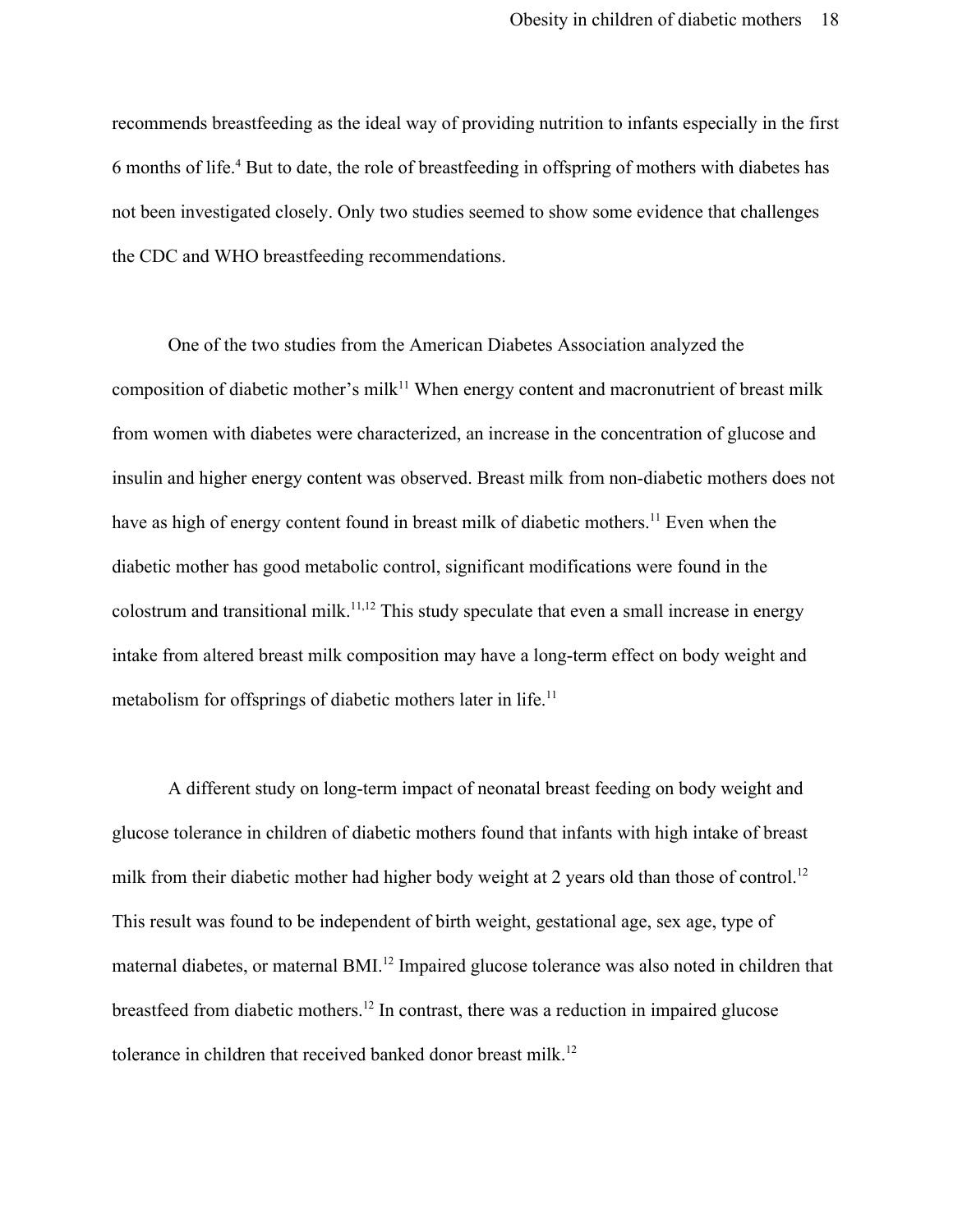To sum up, it was found that diabetic mothers' breast milk has more fat content, higher concentration glucose, and nutrients than non diabetic mothers' breast milk. Not only that, children that breastfeed by diabetic mothers have higher body weight and impaired glucose tolerance more than those breastfeed by donor breast milk. These are the only two studies that analyze the content of breast milk in diabetic mothers and its effect on childhood overweight and obesity. These research studies are also the first to identify a change in breast milk composition in diabetic mothers that increase the risk of overweight or obesity in toddlers. Further investigation should be conducted in the future before any conclusion can be made.

#### **Method**

The research articles for this research was selected using OneSearch online library database. The key words "diabetic mother and childhood obesity" yielded 2,878 results in relevant journals and peer reviewed articles. Inclusion criteria are gestational diabetes, DM1, and DM2, non-diabetic control, and singleton offspring. Exclusion criteria are variables known to affect infant birth weight such as hypertensive disorders, smoking, alcohol, and multiple gestations. Literature publication date was limited to those that were published from the year 2000 to 2018.

Fifteen articles were selected for this research. Articles that were selected were from the American Diabetes Association, Public Library Of Science, American Journal of Obstetrics and Gynecology, Biomed Central, Journal of Perinatal Medicine, and Royal College of Pediatrics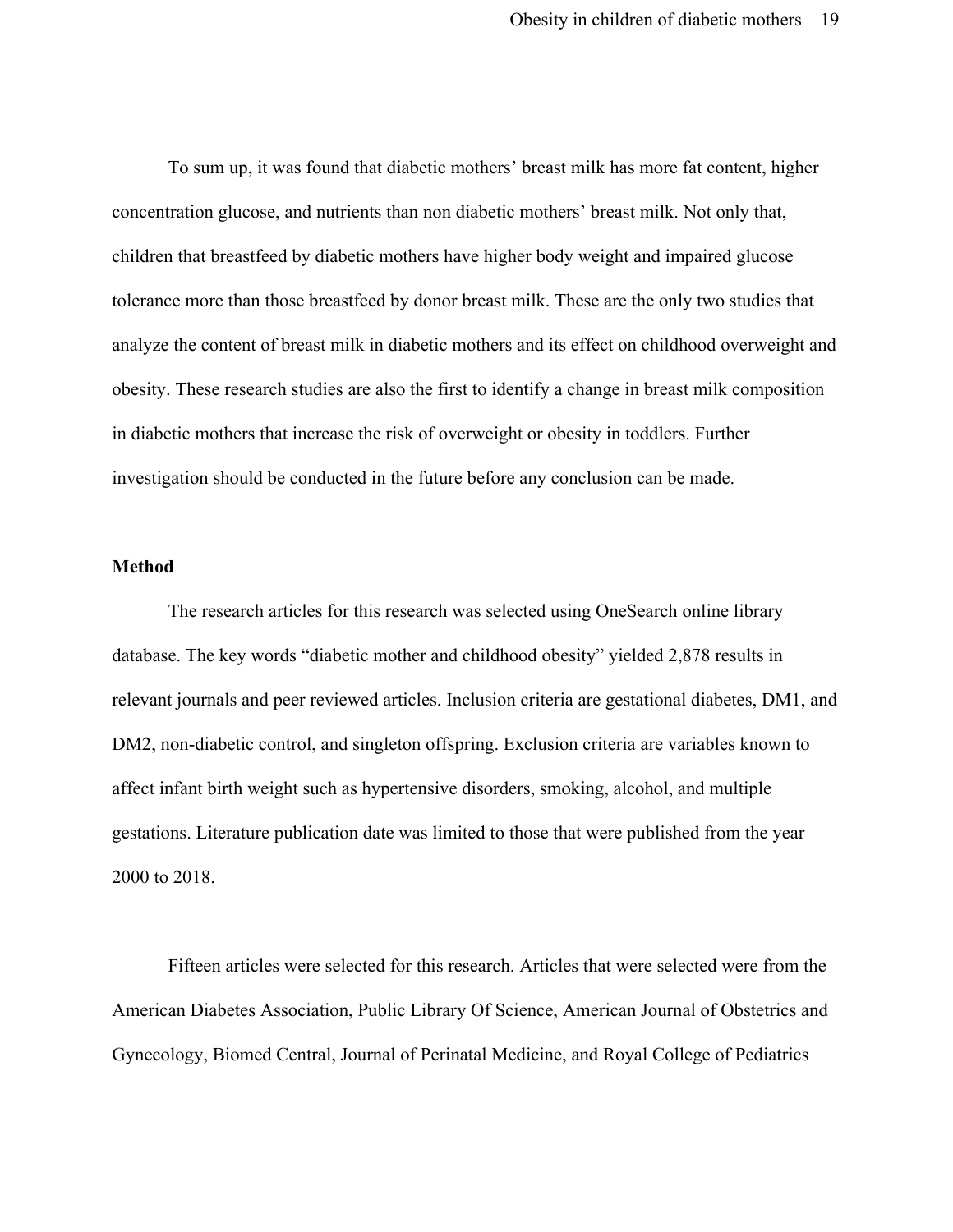and Child Health. Resources are not limited to those only published in the United States. General information, facts, and current statistics were from government websites such as the Center for Disease Control and the World Health Organization. Specific recommendations for current practice to manage or screen for diseases are sourced from American Academy of Family Physician, American Academy of Pediatrics, and Uptodate.

#### **Discussion**

The primary purpose of this study was to examine whether children of diabetic mothers in comparison to children of nondiabetic mothers at an increased risk for developing obesity in the first 10 years of life. Previous research suggests that children of mothers with any type of diabetes mellitus are at increased risk for developing not only diabetes mellitus but central obesity later in life as well. The specificity of the timing when such an effect is to be expected is not very clear. There are also not many published works of literature explore the effect of diabetes mellitus during pregnancy on pre-pubescent children.

This study revealed no significant differences in weight gain in children of GDM mothers in the first 2 years of life than the control group.<sup>20</sup> A significant increase in weight gain is apparent only in offspring who are older than 7 years old when the mother pre-pregnancy BMI was not accounted for.<sup>15</sup> Once the mother's BMI was adjusted in some of the studies, it was found that there is no significant finding between children of GDM mothers and control group.<sup>15</sup> Not all research studies adjusted for the mother's pre-pregnancy weight. With that said, the results that were found have lower sensitivity factor. Overweight and obesity were more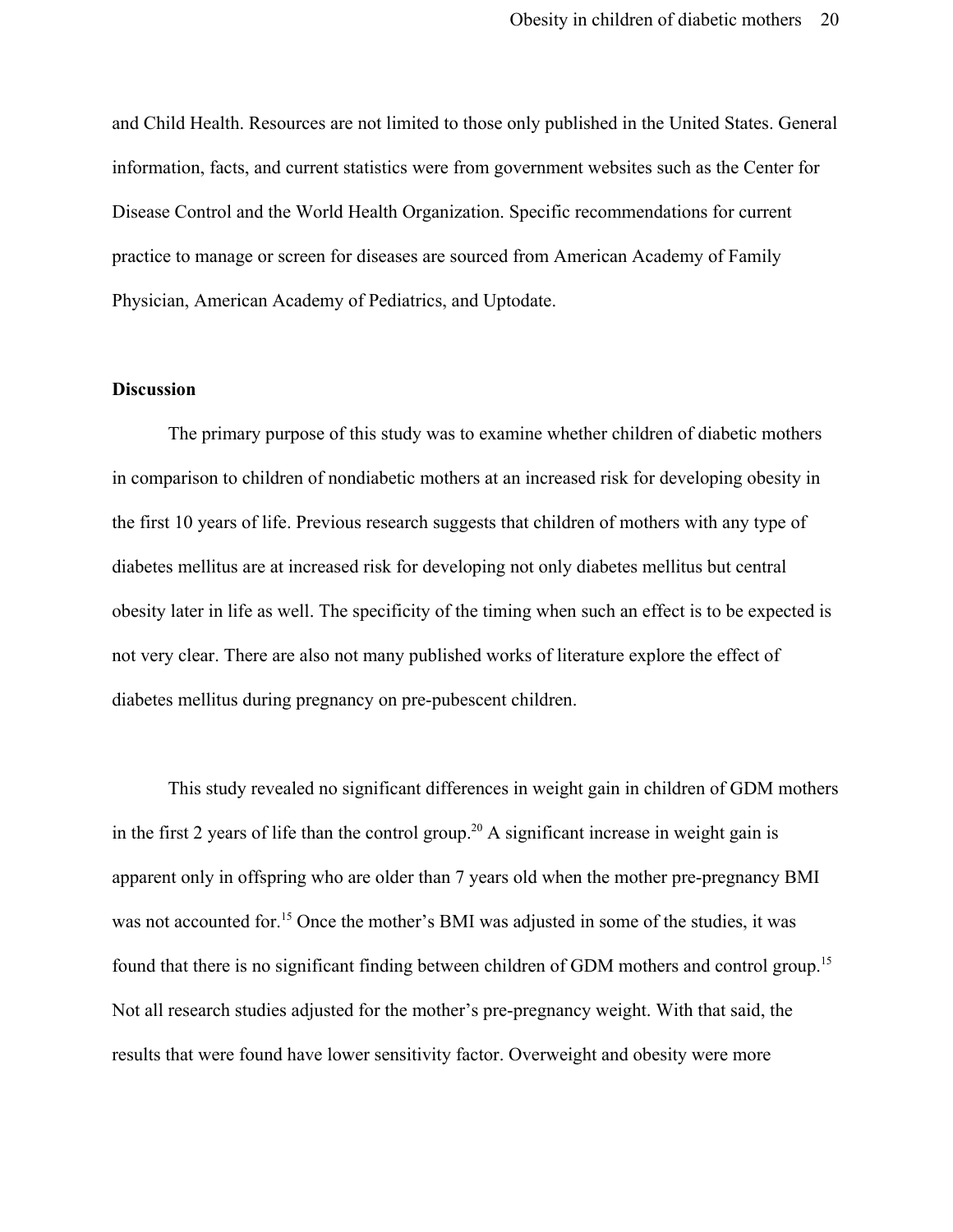prevalent among children ages greater than 6 years old in those with GDM mothers.15,20

In contrary, the offspring of DM1 and DM2 have significantly more weight gain than those of the control group. Offspring of DM1 were observed to have higher BMI at as young as 6 months of age.<sup>21</sup> Whereas offspring of DM2 tend to be larger for gestational age at birth and are heavier than offspring of nondiabetic mothers.<sup>8</sup> Overall, one predictive factor that confidently confirms risk for later overweight and obesity in children of a mother with any diabetes type is macrosomic infants.<sup>8</sup> This correlation was apparent in all studies and is considered an independent factor to predict overweight or obesity in early childhood supporting the thesis question above. Such results suggest that children of mothers with diabetes may have normal weight gain in the first few years of life, but as they age, they become more prone to be overweight or obese.

A number of speculations have been made to explain the GDM mother versus DM1 mother and childhood obesity phenomenon. It was thought that DM1 mothers expose the fetus to intrauterine hyperglycemia for the whole duration of pregnancy period while GDM mother exposed the fetus to hyperglycemia only during the second half of the pregnancy. Relating back to the fuel mediated teratogenesis, it was correlated that the longer a fetus is exposed to an elevated level of glucose, the higher risk for overweight and obesity. Other factors that support this finding are the children's glucose tolerance, insulin sensitivity, leptin level, and mother's milk composition.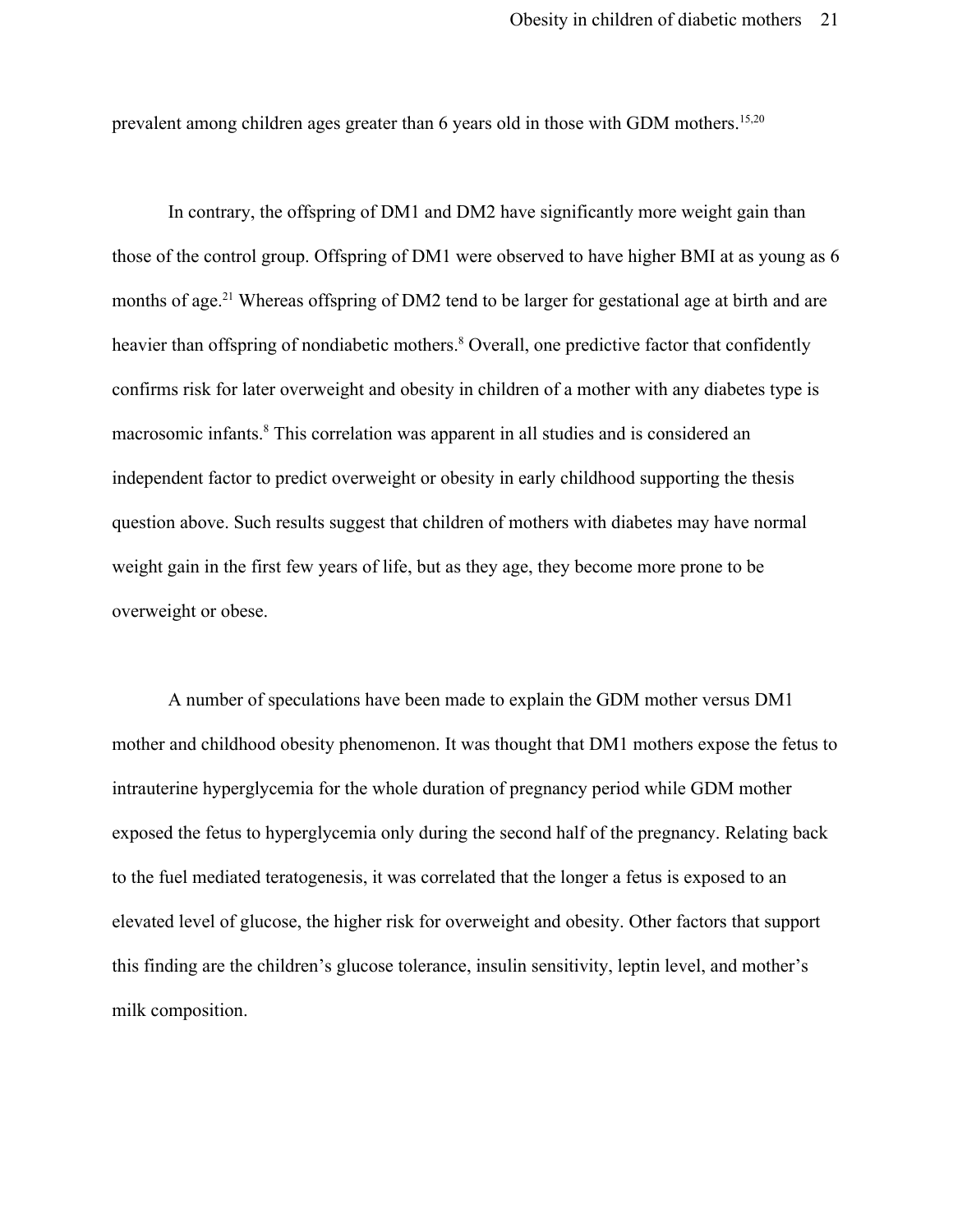An interesting finding was the relationship between each type of diabetes and its effect on the child's glucose level and glucose tolerance. There is no significant finding in fasting glucose but higher 2-hour plasma glucose tolerance tests were observed in offspring of GDM mothers.<sup>15</sup> There was no difference in fasting glucose and 2-hour glucose observed in children of DM1 mother. Significant finding for elevated glucose and insulin resistance, however, was higher in children of DM1 that become overweight or obese later in life around ages 6-8-year-old.<sup>15,21</sup> Whereas children of a mother with DM2 who were overweight or obese tend to have lower insulin sensitivity. It was proposed that maybe offspring of DM2 mothers are exposed to a unique metabolic disturbance than those in GDM and DM1 in addition to the elevated glucose level. This finding implicates that maybe fasting glucose or glucose tolerance test should be implemented as part of health maintenance of children with diabetic mothers. A specific conclusion cannot be made at this moment since there is a limited amount of information and literature published that studies glucose and insulin in prepubescent children.

In relation to insulin sensitivity, leptin hormone was also observed. A positive correlation was observed between insulin and leptin level in mothers with diabetes. As the women become more insulin resistant, her leptin level also increases. Leptin DNA methylation was specifically found to be the causes of elevated leptin level. As glucose concentration rise in the fetal side of the placenta, DNA methylation of leptin decreases in the fetus.<sup>10,22</sup> Low leptin level in the placenta in turn cause an increase in insulin level in the fetus in utero.<sup>10</sup> This relationship increases the risk for overweight and obesity in the child. Leptin not only was associated with obesity, other literature linked leptin to stress, reproduction, and even breast cancer to name a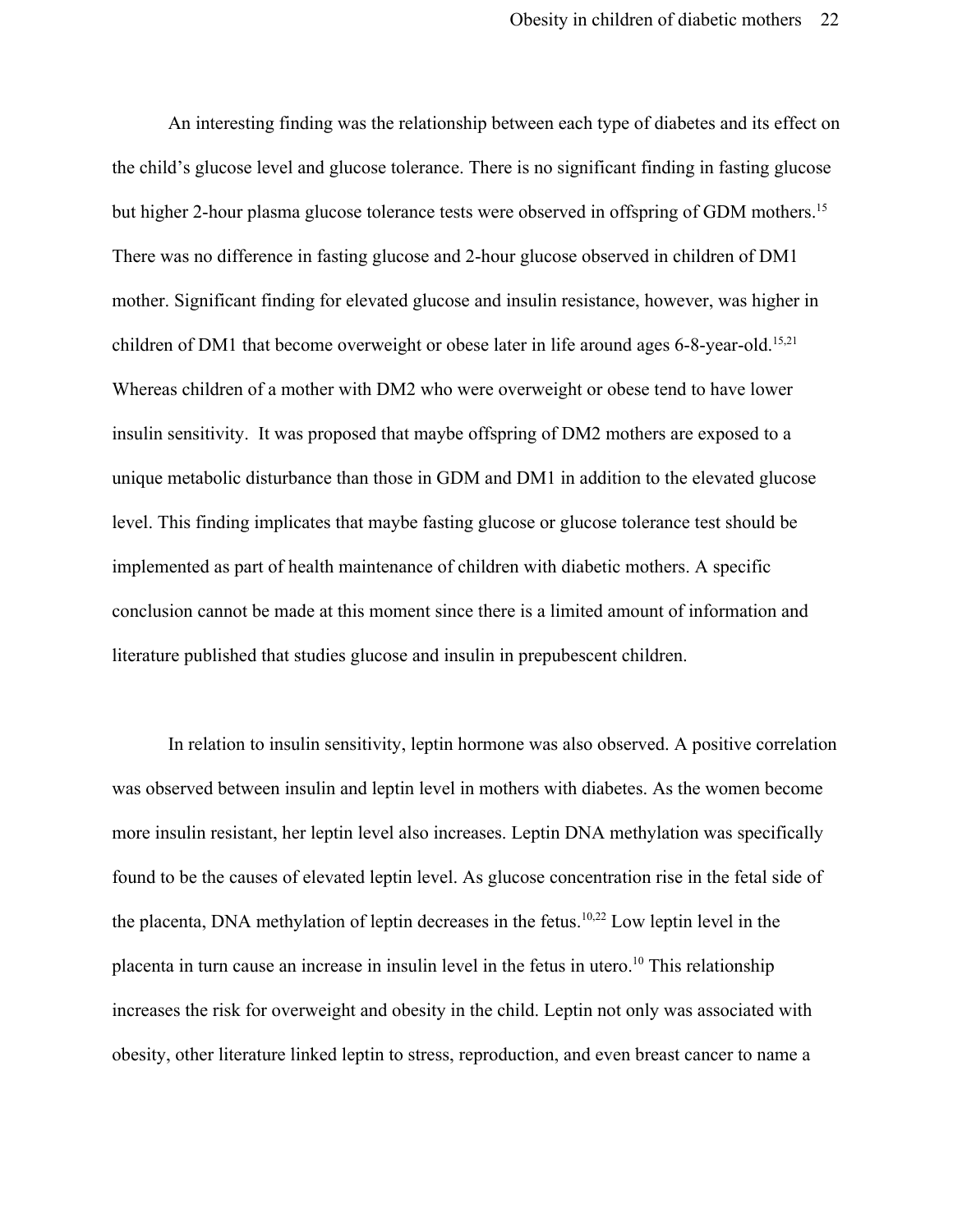few. Since leptin hormone is loosely associated with many variables in health disorder, further research should be implemented before any affirmation can be made.

Furthermore, only two research studies analyzed the relationship between breast milk of a diabetic mother and its effect on childhood weight gain. The result showed an increase in insulin, glucose, and higher energy content in breastmilk of diabetic mothers than mothers without diabetes.<sup>11,12</sup> Infants who acquire nutrients from diabetic mothers were observed to have higher body weight for height by age 2.<sup>12</sup> This study provides the association that breastmilk to have a negative effect on an infant's health. This information may not be well received by the general public because of the strong push with breastfeeding from both the WHO and CDC. With breastfeeding being so widely supported, it is not recommended to discourage diabetic mothers from breastfeeding their child.

All in all, many points of limitation were prominent in each literature. The sample size was extremely small for several studies; the majority of the research has samples size of fewer than 500 participants. Some of the studies had only had approximately 100 participants overall. The larger sample size was observed only in systematic reviews and meta-analysis. In one of the controlled studies, there were only 10 participants in each category under study. Not only that, the research groups were not proportionally sampled. There was a tendency to have a much larger sample for the control group than the diabetes group. Since pregnancies are generally healthy, it may be difficult to find research sample for diabetes groups. Not only that, it was not clear how many boys or girls were being analyzed. There were rare if any sort of distinction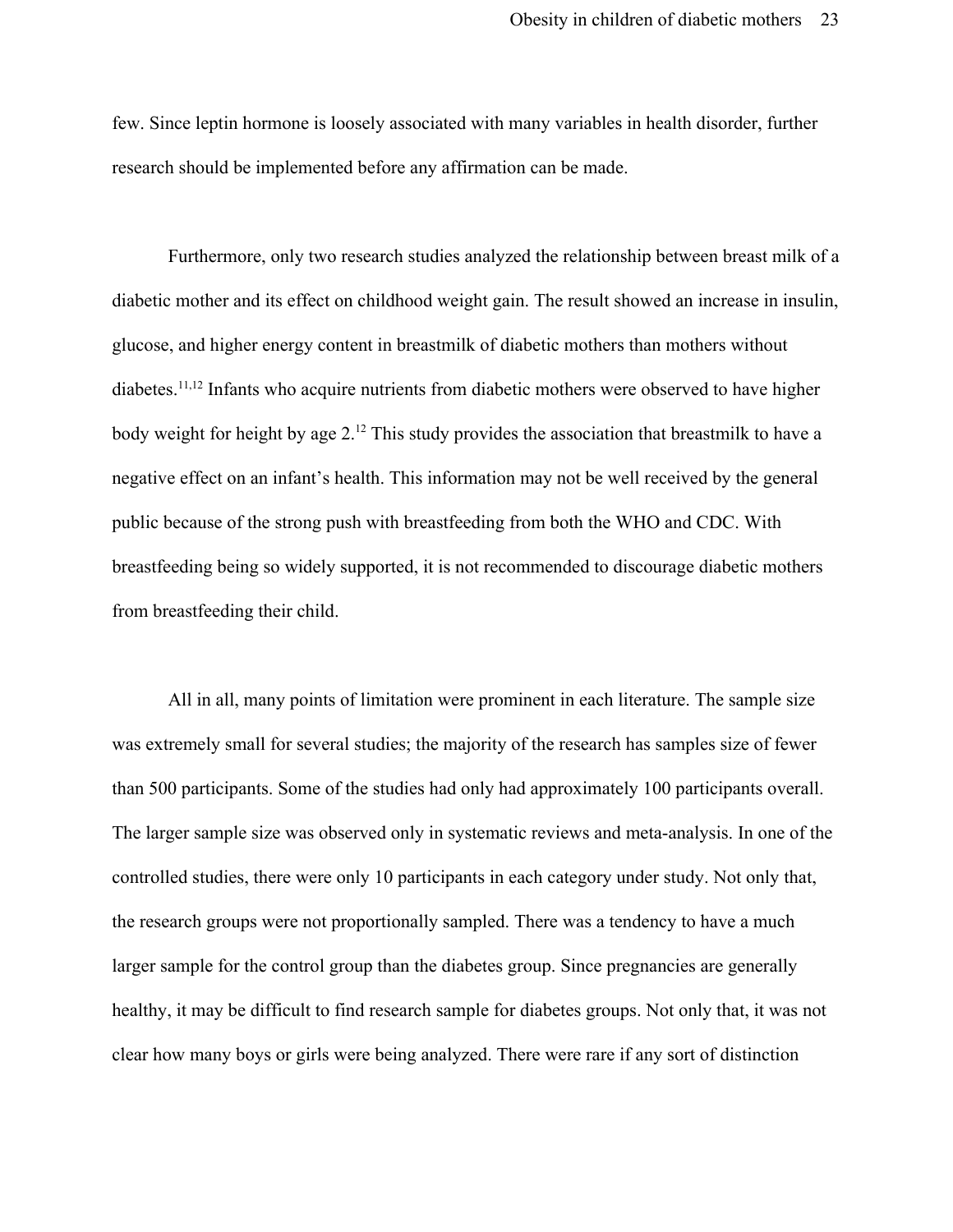between male and female children who were involved in the studies. Variation in sample size and absent in reports of sample population can significantly skew data result from one way to another. In addition to sample size, there were many lost to follow up. This further lowers the pool of sample size even more. Other limitation includes referencing previous studies that are very old and outdated. such from more than 30 years ago as those that were done in the late 1980s.

Certain confounding factors that were unable to exclude from the studies were noted as well. One confounding factor was obtaining the mother's pre-pregnancy BMI. Only half of the study cited in this article have pre-pregnancy BMI adjustment. Moreover, factors such as monitoring weight gain during pregnancy, duration or intensity of breastfeeding, children dietary intake, children physical activity level and intensity, and energy expenditure in comparison to caloric intake.

#### **Conclusion**

All in all, by the age of 10, most of the children given birth to any diabetic mothers were either overweight or obese. Children of mothers diagnosed with diabetes mellitus 2 have higher resistance to insulin than children with mother of other diabetes types and leptin was observed to be negatively correlated with insulin level in fetal circulation. Hyperinsulinemia was correlated with low leptin level in the fetal side of the placenta. Breast Milk of mother with diabetes was found to have higher glucose, insulin, and energy than the control group. Future research involving a large number of subjects that start prior to conception to birth to children age 10 are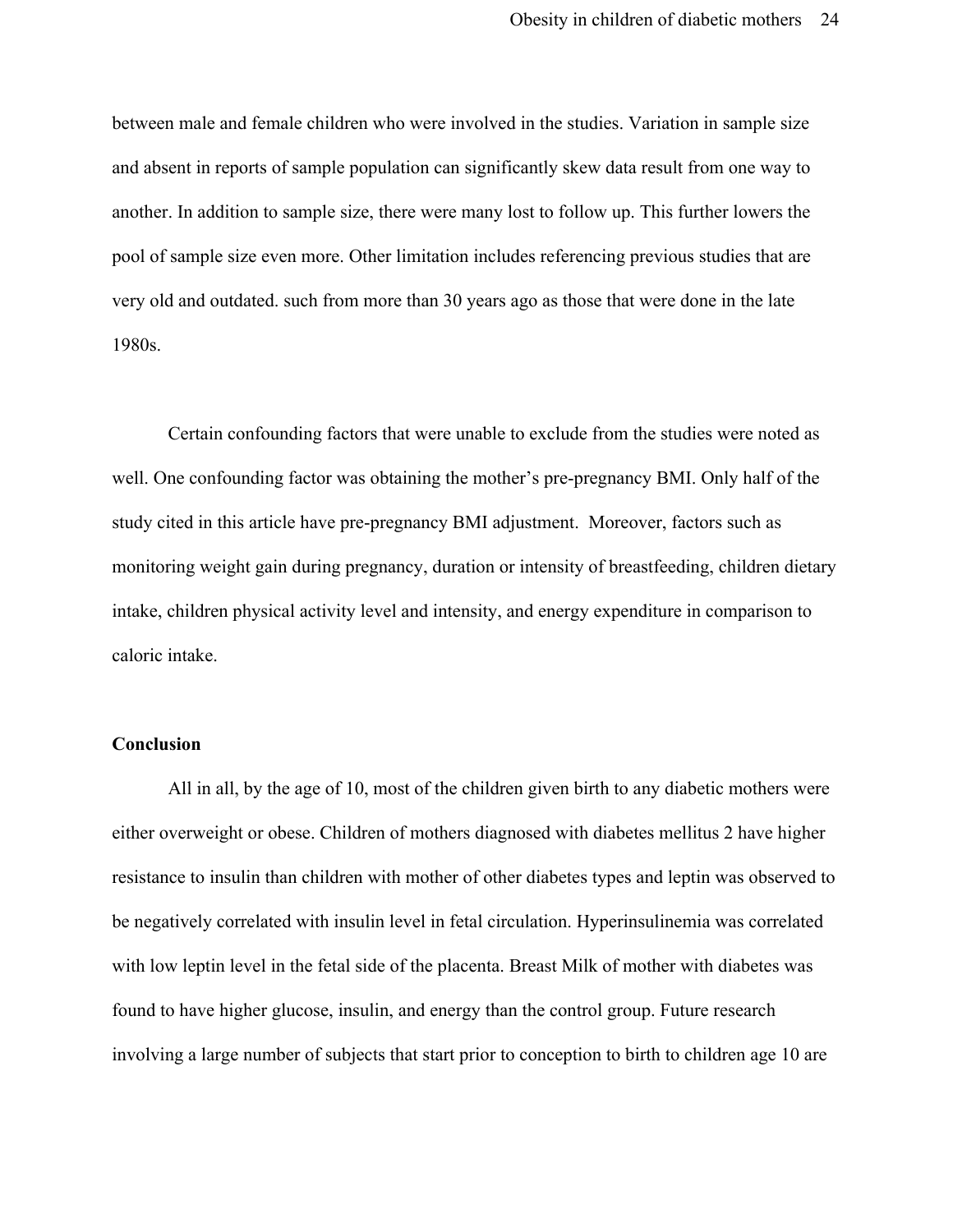needed.

An ideal prospective cohort study research design should include at least 2000 participants of mothers of all ethnic background in the Midwest region of the United States. In order to be able to obtain such a large quantity of participants, a collaboration between OBGYN clinical offices and pediatric clinics should be arranged. There should be an equal number in representative with 500 participants in each category of gestational diabetes, type 1 diabetes, type 2 diabetes, and control group. Inclusion criteria are gestational diabetes, DM1, and DM2, non-diabetic control, and singleton offspring. Exclusion criteria are variables known to affect infant birth weight such as hypertensive disorders, smoking, alcohol, and multiple gestations.

Data to be collected from the mothers are weight, glucose, insulin, and leptin level. Weights should consist of self-report pre-pregnancy weight, end of first trimester weight, end of second trimester weight, and end of third trimester weight. Glucose, insulin, and leptin level should be collected via venipuncture starting at 8 weeks gestation then every 4 weeks on after until the birth of the child.

Data to be collected from the children are also weight, glucose, insulin, and leptin level. Weights should be collected at 6 months, 1 year, and every year after until age 10. Glucose, insulin, and leptin level should be collected via heel poke or venipuncture starting at birth, then 1 year then yearly after until age 10. In order to control for consistent, follow up, these data should be collected at the time of annual well child check if possible.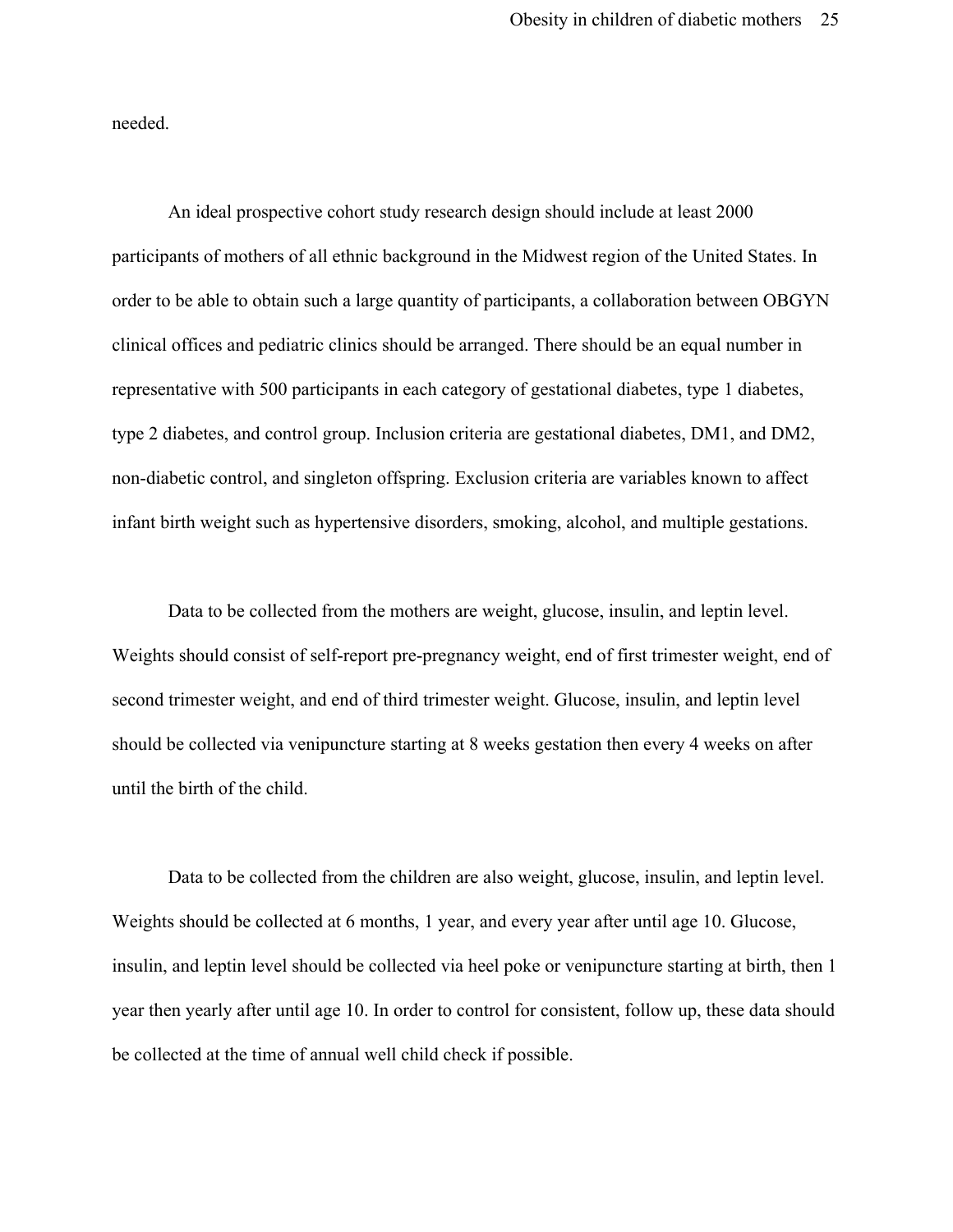Factors to be adjusted for in this ideal study are infant weight, caloric intake, and level of physical activity. Infant weights should be adjusted for breastfed versus formula fed infant ages 6 months and 1 year old. Since formula fed infant tends to gain more weight than a breastfed infant. Caloric intake should be measured based on an estimate of a daily amount of caloric intake in a typical week. Physical activity level should be classified using the MET for grading of metabolic equivalence. Low intensity activity includes walking around home, sitting at computer or TV, and eating. Moderate intensity includes brisk walking, vacuuming, and shooting basketball. High intensity includes running, swimming, soccer, and jump rope.

This study design is feasible because there are studies similar to this published in the past. Limitation for this study design is having mother self-report pre-pregnancy BMI, and daily physical activity recall and recording. Since a mother perspective on what is considered high intensity for the year may be different from each other. One may overestimate or underestimate their child level of energy expenditure.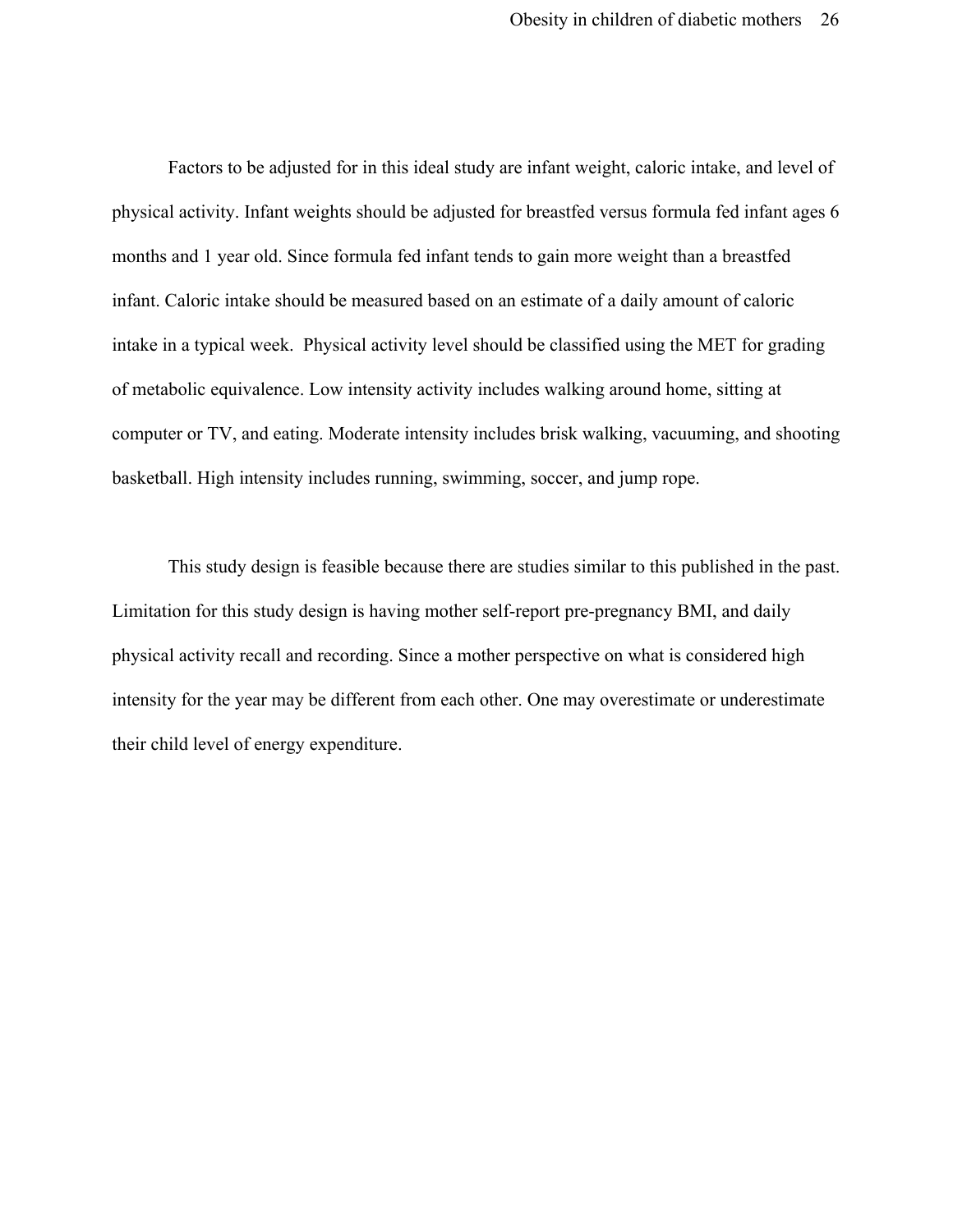#### **References**

1. Childhood obesity facts. www.cdc.gov Web site.

https://www.cdc.gov/healthyschools/obesity/facts.htm. Updated 2018. Accessed July 19, 2018.

2. Barss V, Repke J. Care during pregnancy for women with type 1 or 2 diabetes mellitus.

https://www.uptodate.com/contents/care-during-pregnancy-for-women-with-type-1-or-2-diabetes -mellitus-beyond-the-basics#H1 Website. . Updated 2017. Accessed July 19, 2018.

3. Garrison A. Screening, diagnosis, and management of gestational diabetes mellitus. *Am Fam Physician*. 2015;91(7):460-467.

4. Benefits of breastfeeding; www.aap.org Web site.

https://www.aap.org/en-us/advocacy-and-policy/aap-health-initiatives/Breastfeeding/Pages/Bene fits-of-Breastfeeding.aspx. Updated 2018. Accessed July 19, .

5. Type 1 or type 2 diabetes and pregnancy; www.cdc.gov Web site.

https://www.cdc.gov/pregnancy/diabetes-types.html. Updated 2017. Accessed July 18, .

6. Butte NF, Garza C, Burr R, Goldman AS, Kennedy K, Kitzmiller JL. Milk composition of insulin-dependent diabetic women. *J Pediatr Gastroenterol Nutr*. 1987;6(6):936-941.

7. Vela-Huerta MM, Amador-Licona N, Anaya-Aguirre S, Guizar-Mendoza JM,

Velazquez-Bustamante A, Murillo-Ortiz B. Insulin and leptin levels in

appropriate-for-gestational-age infants of diabetic mother. *Iranian journal of pediatrics*.

2012;22(4):475.

8. Hunter WA, Cundy T, Rabone D, et al. Insulin sensitivity in the offspring of women with type 1 and type 2 diabetes. *Diabetes Care*. 2004;27(5):1148-1152.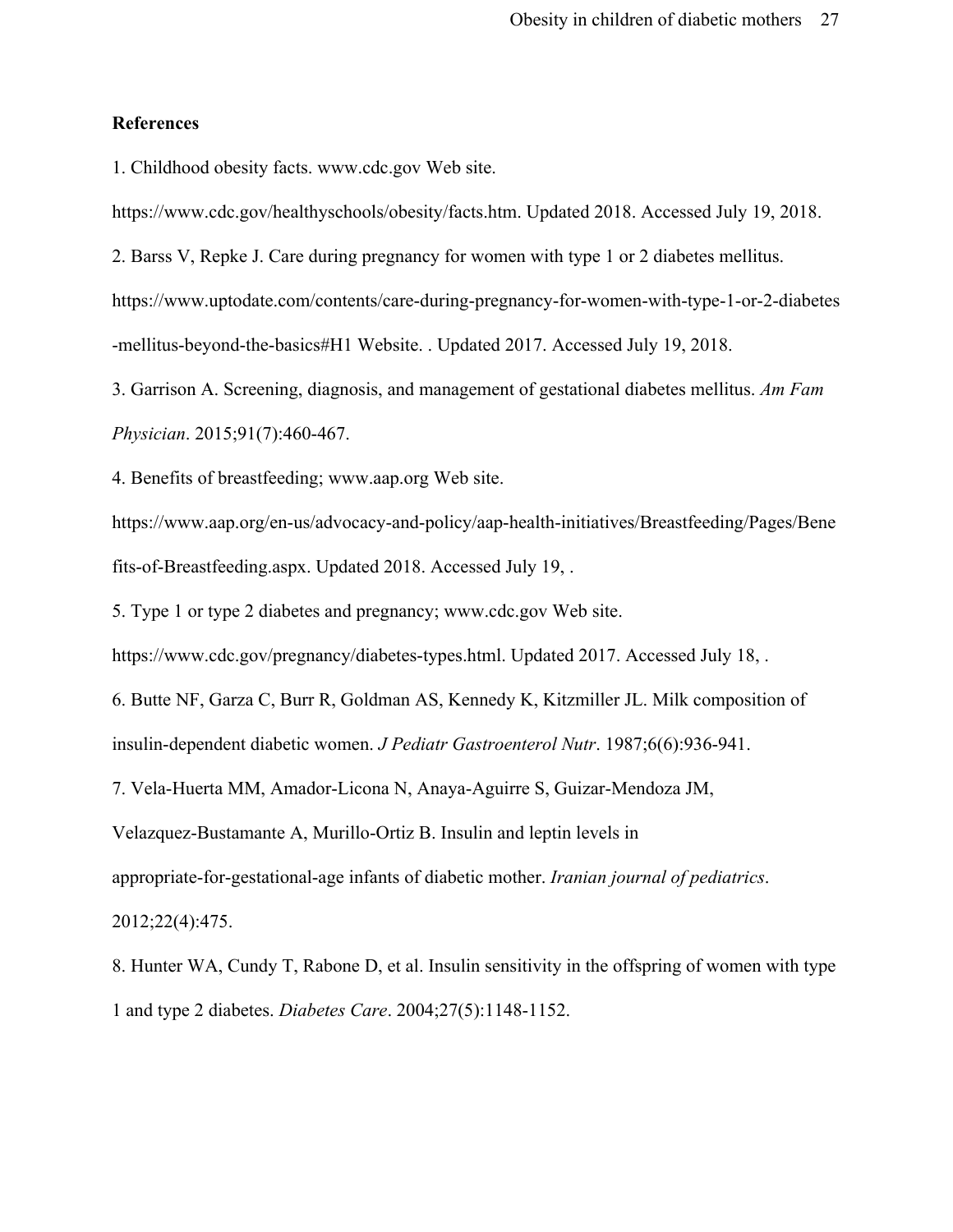9. Lawlor DA, Fraser A, Lindsay RS, et al. Association of existing diabetes, gestational diabetes and glycosuria in pregnancy with macrosomia and offspring body mass index, waist and fat mass in later childhood: Findings from a prospective pregnancy cohort. *Diabetologia*.

```
2010;53(1):89-97.
```
10. Lesseur C, Armstrong DA, Paquette AG, Li Z, Padbury JF, Marsit CJ. Maternal obesity and gestational diabetes are associated with placental leptin DNA methylation. *Obstet Gynecol*. 2014;211(6):654. e9.

11. Rodekamp E, Harder T, Kohlhoff R, Franke K, Dudenhausen JW, Plagemann A. Long-term impact of breast-feeding on body weight and glucose tolerance in children of diabetic mothers: Role of the late neonatal period and early infancy. *Diabetes Care*. 2005;28(6):1457-1462.

12. Plagemann A, Harder T, Franke K, Kohlhoff R. Long-term impact of neonatal breast-feeding on body weight and glucose tolerance in children of diabetic mothers. *Diabetes Care*. 2002;25(1):16-22.

13. Dabelea D. The predisposition to obesity and diabetes in offspring of diabetic mothers. *Diabetes Care*. 2007;30(Supplement 2):S174.

14. Tapanainen P, Leinonen E, Ruokonen A, Knip M. Leptin concentrations are elevated in newborn infants of diabetic mothers. *Hormone Research in Paediatrics*. 2001;55(4):185-190.

15. Kawasaki M, Arata N, Miyazaki C, et al. Obesity and abnormal glucose tolerance in offspring of diabetic mothers: A systematic review and meta-analysis. *PloS one*.

2018;13(1):e0190676.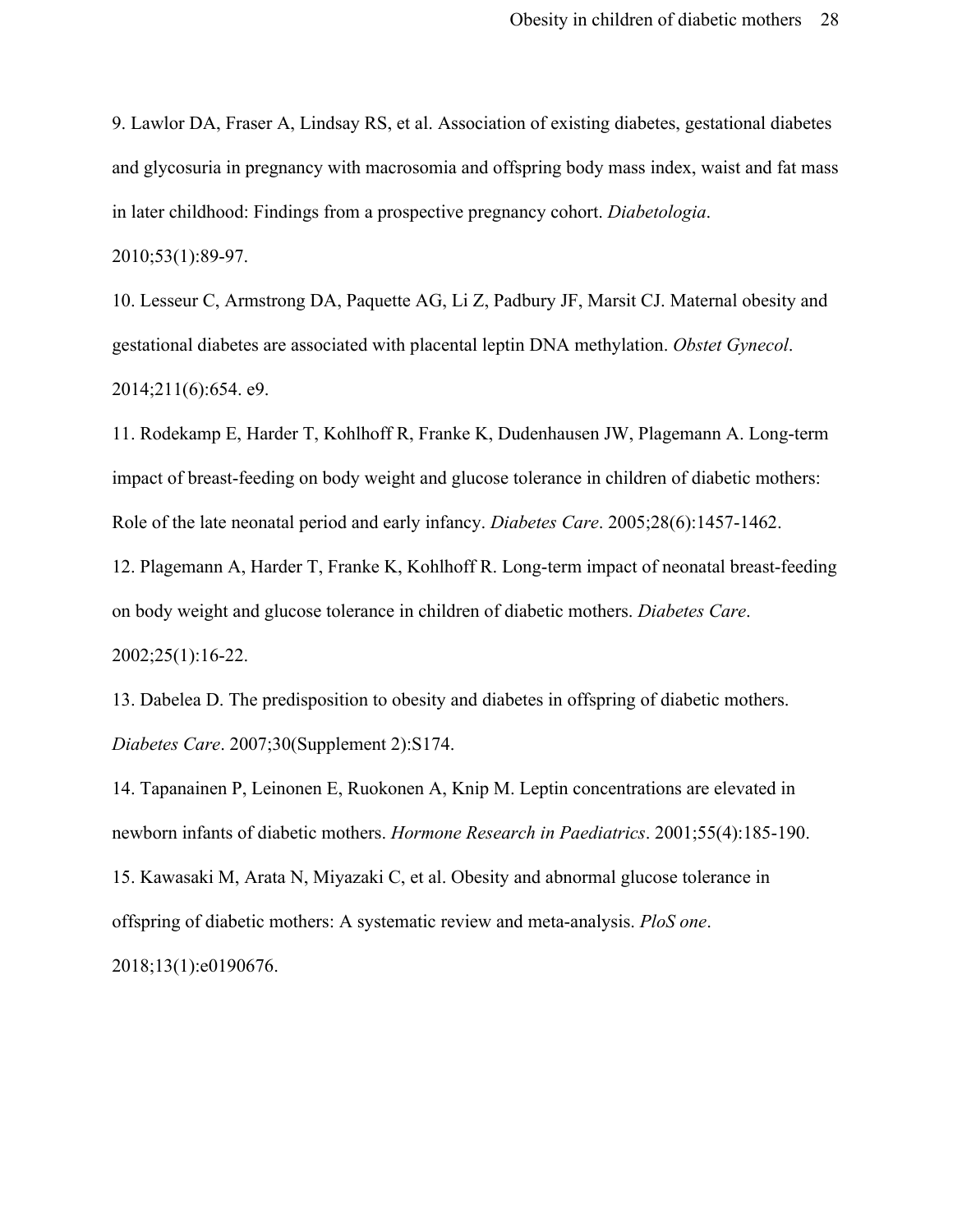16. Pham M, Brubaker K, Pruett K, Caughey A. 266: The risk of childhood obesity in toddler offspring of gestational diabetic mothers. *American Journal of Obstetrics & Gynecology*. 2012;206(1):S130.

17. Patel S, Fraser A, Smith GD, et al. Associations of gestational diabetes, existing diabetes, and glycosuria with offspring obesity and cardiometabolic outcomes. *Diabetes Care*. 2011:DC\_111633.

18. Kawasaki M, Arata N, Miyazaki C, et al. Obesity and abnormal glucose tolerance in offspring of diabetic mothers: A systematic review and meta-analysis. *PloS one*. 2018;13(1):e0190676.

19. Logan KM, Gale C, Hyde MJ, Santhakumaran S, Modi N. Diabetes in pregnancy and infant adiposity: Systematic review and meta-analysis. *Archives of Disease in Childhood-Fetal and Neonatal Edition*. 2017;102(1):F72.

20. Plagemann A, Harder T, Rodekamp E, Kohlhoff R. Rapid neonatal weight gain increases risk of childhood overweight in offspring of diabetic mothers. . 2012.

21. Rijpert M, Evers IM, de Vroede MA, de Valk HW, Heijnen CJ, Visser GH. Risk factors for childhood overweight in offspring of type 1 diabetic women with adequate glycemic control during pregnancy: Nationwide follow-up study in the netherlands. *Diabetes Care*. 2009;32(11):2099-2104.

22. Dabelea D. The predisposition to obesity and diabetes in offspring of diabetic mothers. *Diabetes Care*. 2007;30(Supplement 2):S174.